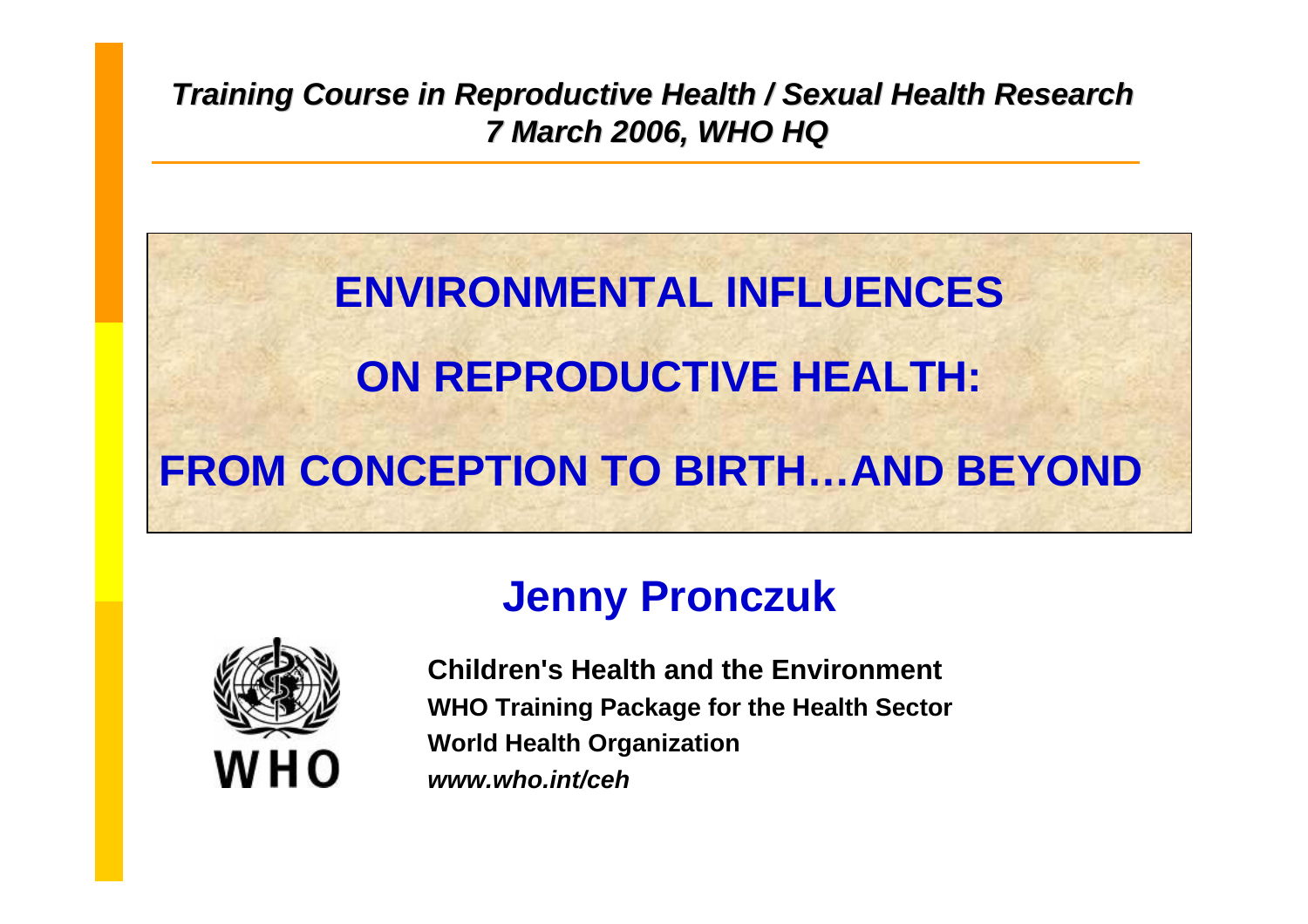## **WHAT IS THE ENVIRONMENT? WHAT IS THE ENVIRONMENT?**

"Everything that is not me" *A. Einstein*

"Everything that surrounds anything" *web.mala.bc.ca*

All the physical, chemical, biological and social factors that may affect the origin, growth, development and survival of an organism in a given setting.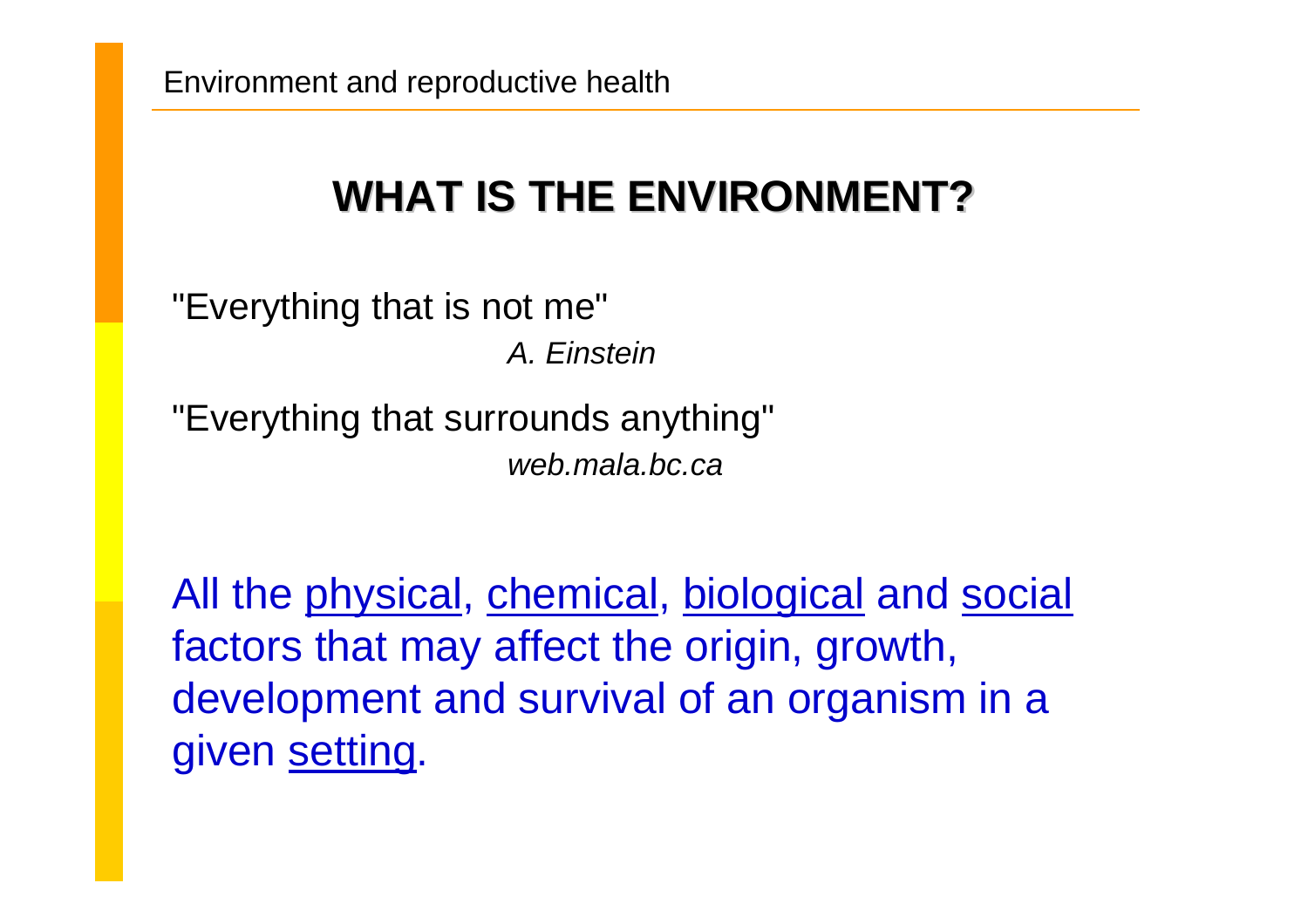| <b>Acute respiratory infections:</b>   | 1 000 000 |  |
|----------------------------------------|-----------|--|
| <b>Diarrhoeal diseases:</b>            | 1 600 000 |  |
| <b>Malaria and other vector-borne:</b> | 1 000 000 |  |
| Injuries (non-intentional)             | 300 000   |  |
| <b>Poisonings</b>                      | 16 000    |  |

**Diseases strongly linked to environmental threats are present in places where children gr places where children grow, live, learn and... ow, live, learn and... work**

**WHO ACTIVITIES ON CHILDREN'S WHO ACTIVITIES ON CHILDREN'S HEALTH & THE ENVIRONMENT HEALTH & THE ENVIRONMENT**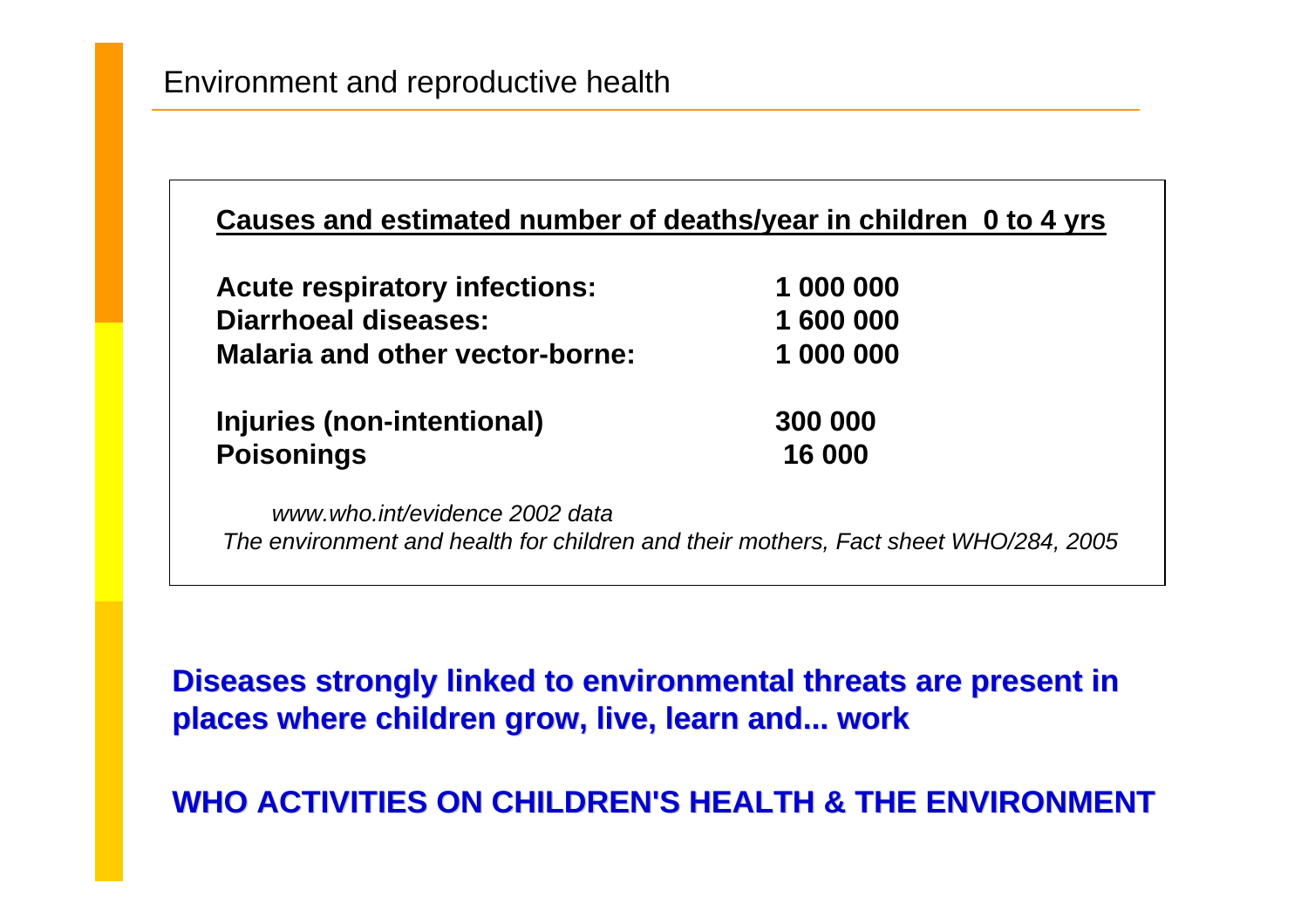## **MAIN GLOBAL ENVIRONMENTAL HEALTH RISKS MAIN GLOBAL ENVIRONMENTAL HEALTH RISKS**

- **Poor hygiene and sanitation**
- **Air pollution – indoor and outdoor**
- **Household water insecurity**
- **Disease vectors**
- **Chemical hazards**
- **Injuries and accidents**
- *…. EMERGING ISSUES!*

**Over 5 000 000 children under 14 yrs die every year from diseases that relate to environmental conditions, mainly in the developing world.***www.who.int/world-health-day/2003*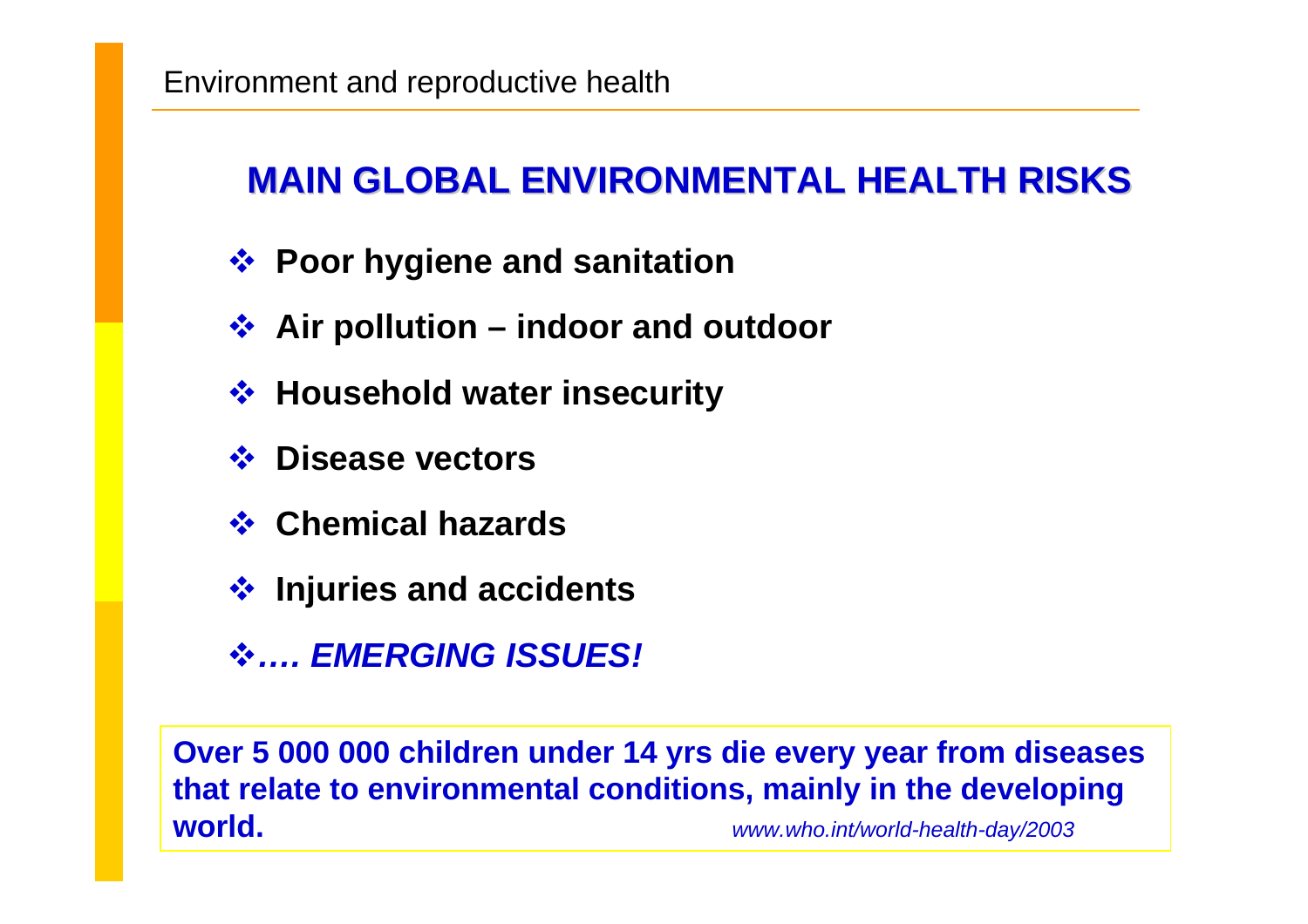**RISKS Physical Chemical Biological Social**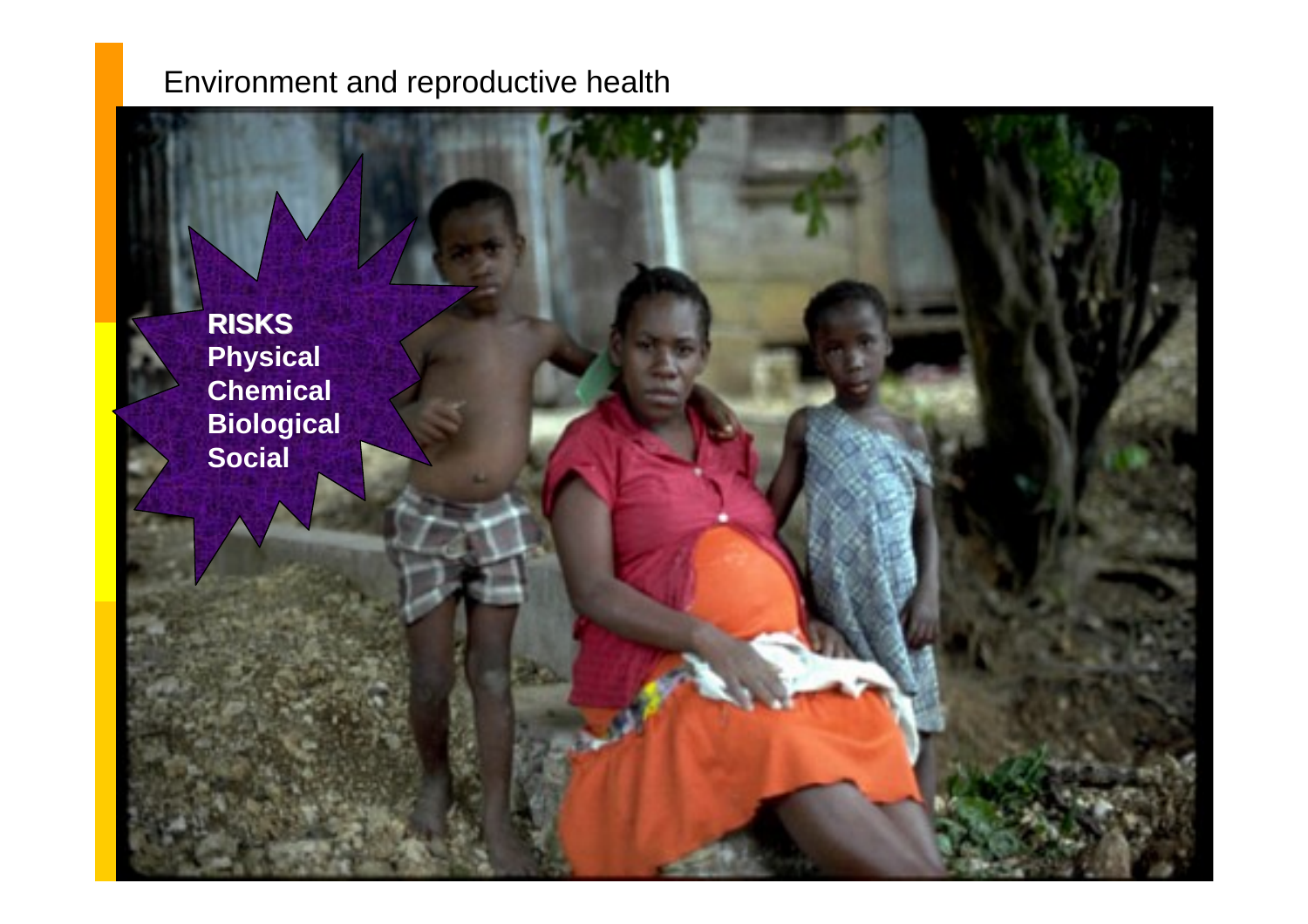**RISKS Physical Chemical Biological Social**

#### **MEDIA**

**Water, Air, Food Soil, Obje c t s**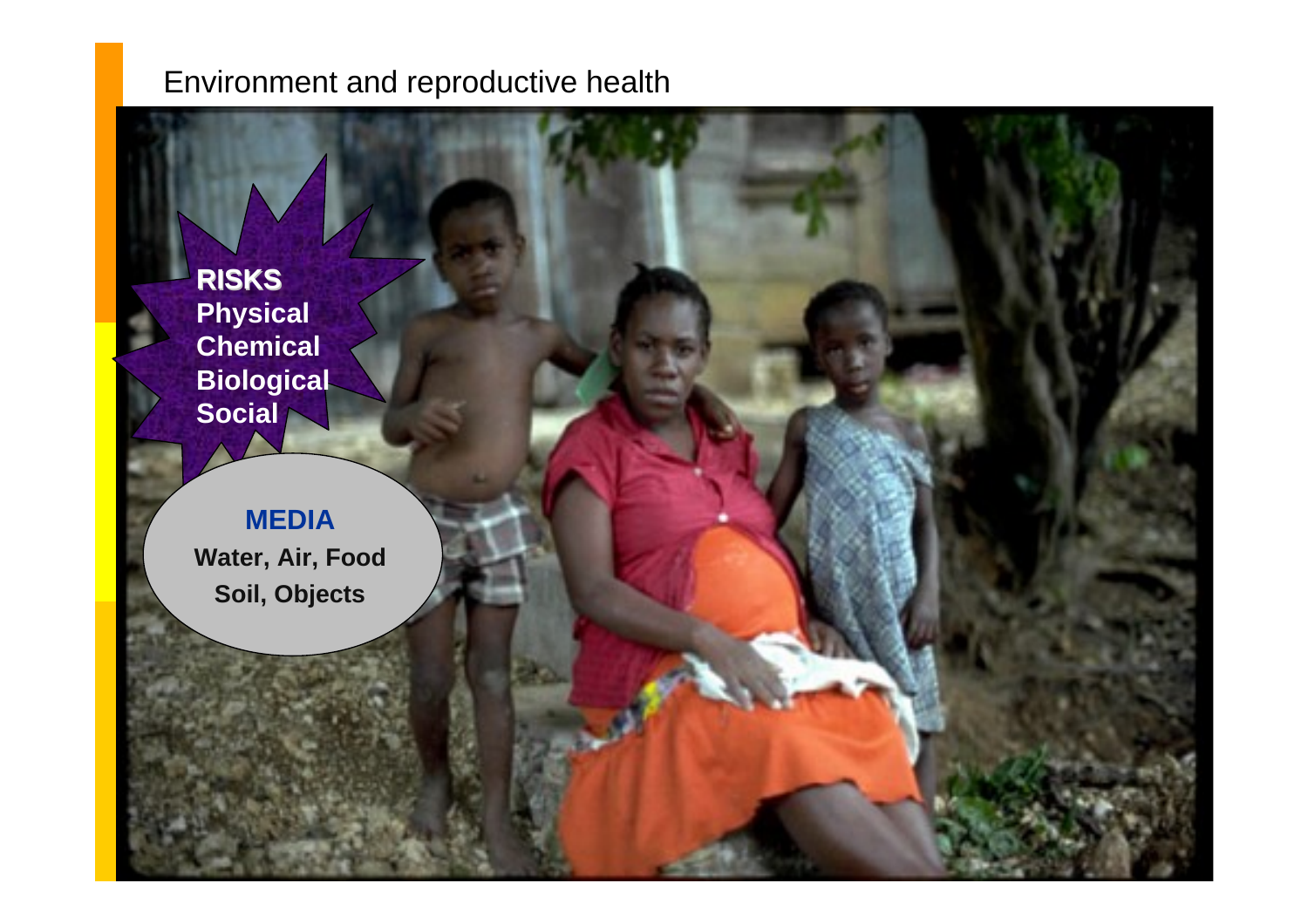**RISKS Physical Chemical Biological Social**

#### **MEDIA**

**Water, Air, Food Soil, Obje c t s**

> **SETTINGS Rural/urban Home, Park, Field, Street, Work**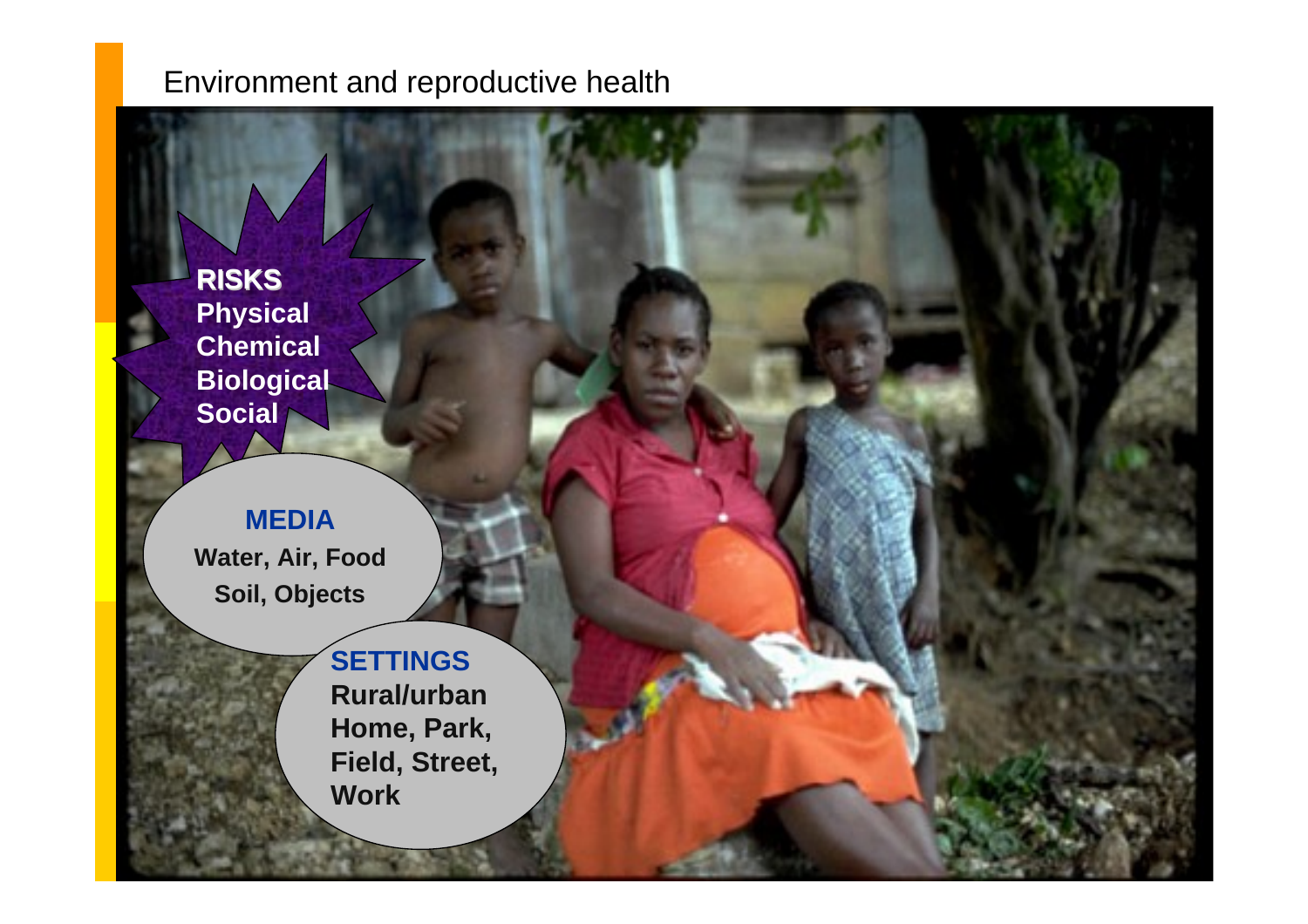**RISKS Physical Chemical Biological Social**

#### **MEDIA**

**Water, Air, Food Soil, Obje c t s**

> **SETTINGS Rural/urban Home, Park, Field, Street, Work**

**ACTIVITIES Eating, Drinking, Working, Hobbies, Habits, ….**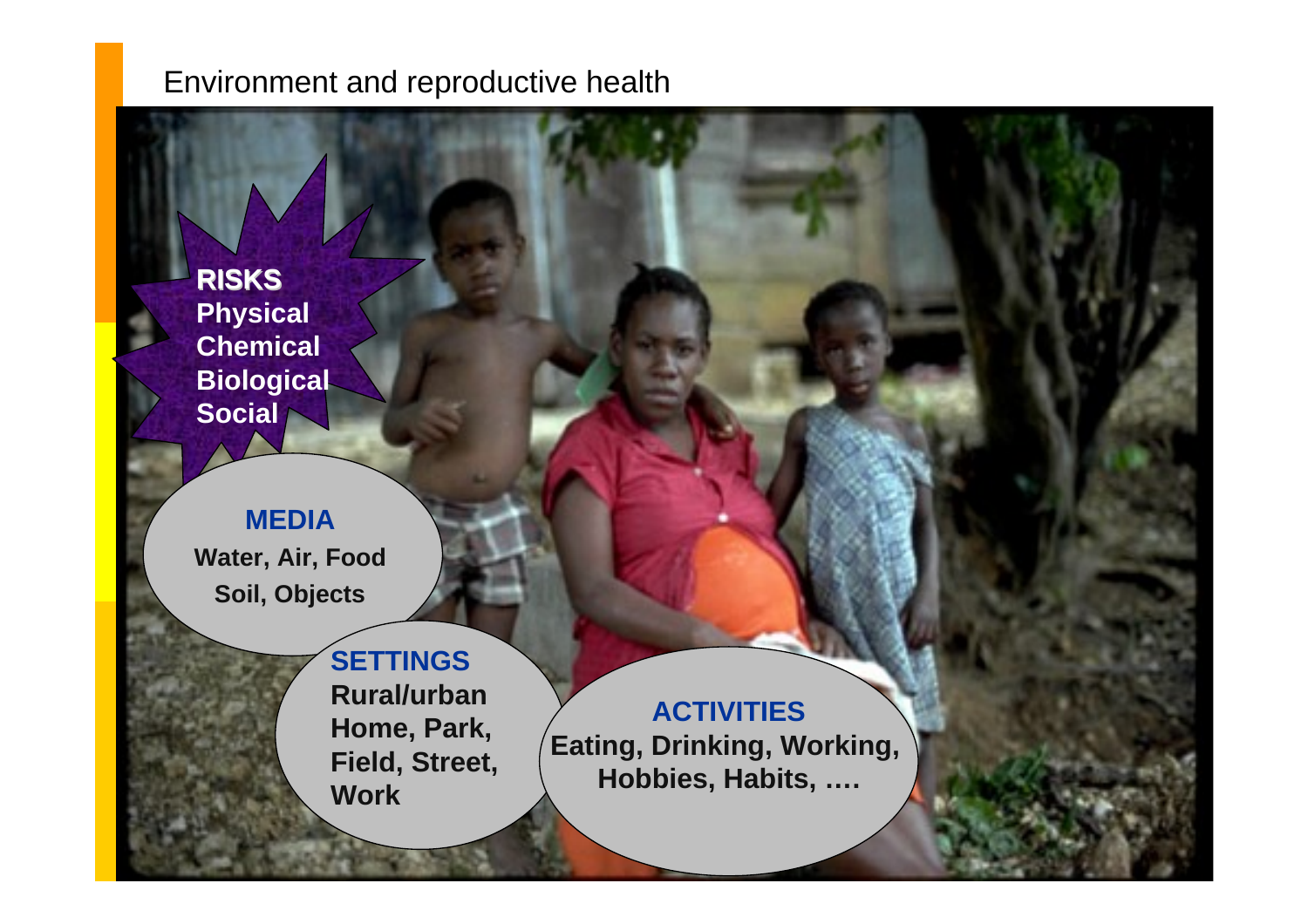**RISKS Physical Chemical Biological Social**

#### **MEDIA**

**Water, Air, Food Soil, Obje c t s**

> **SETTINGS Rural/urbanHome, Park, Field, Street, Work**

**ACTIVITIES Eating, Drinking, Working, Hobbies, Habits, ….**

**SUSCEPTIBILITY Critical windows NutritionPoverty Ethnic minorities**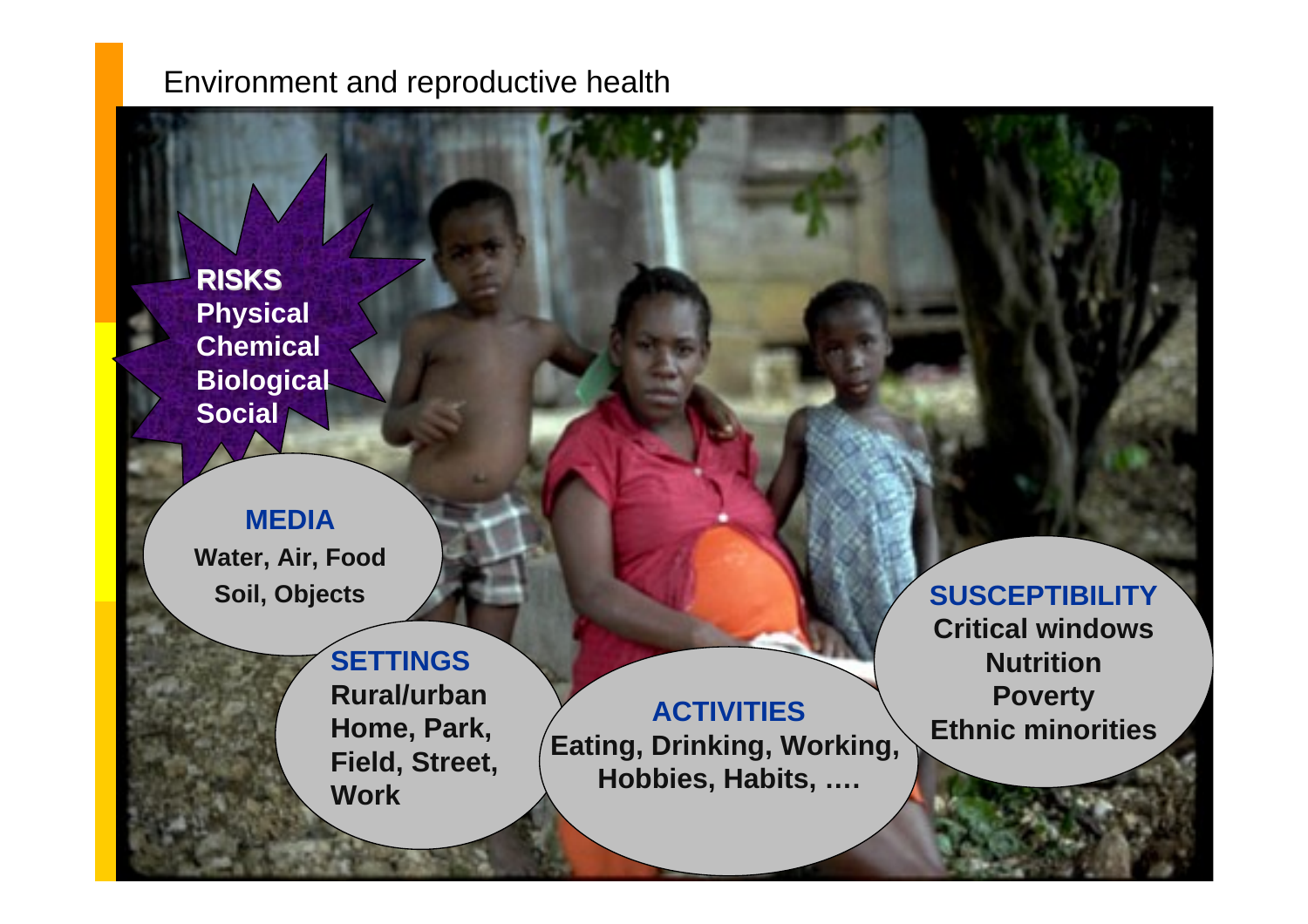**RISKS Physical Chemical Biological Social**

#### **MEDIA**

**Water, Air, Food Soil, Obje c t s**

> **SETTINGSRural/urbanHome, Park, Field, Street, Work**

**ACTIVITIES Eating, Drinking, Working, Hobbies, Habits, ….**

**EFFECTS ON Organs, Systems Functions: Reproduction Well-being Development Survival**

#### **SUSCEPTIBILITY**

**Critical windowsNutritionPoverty Ethnic minorities**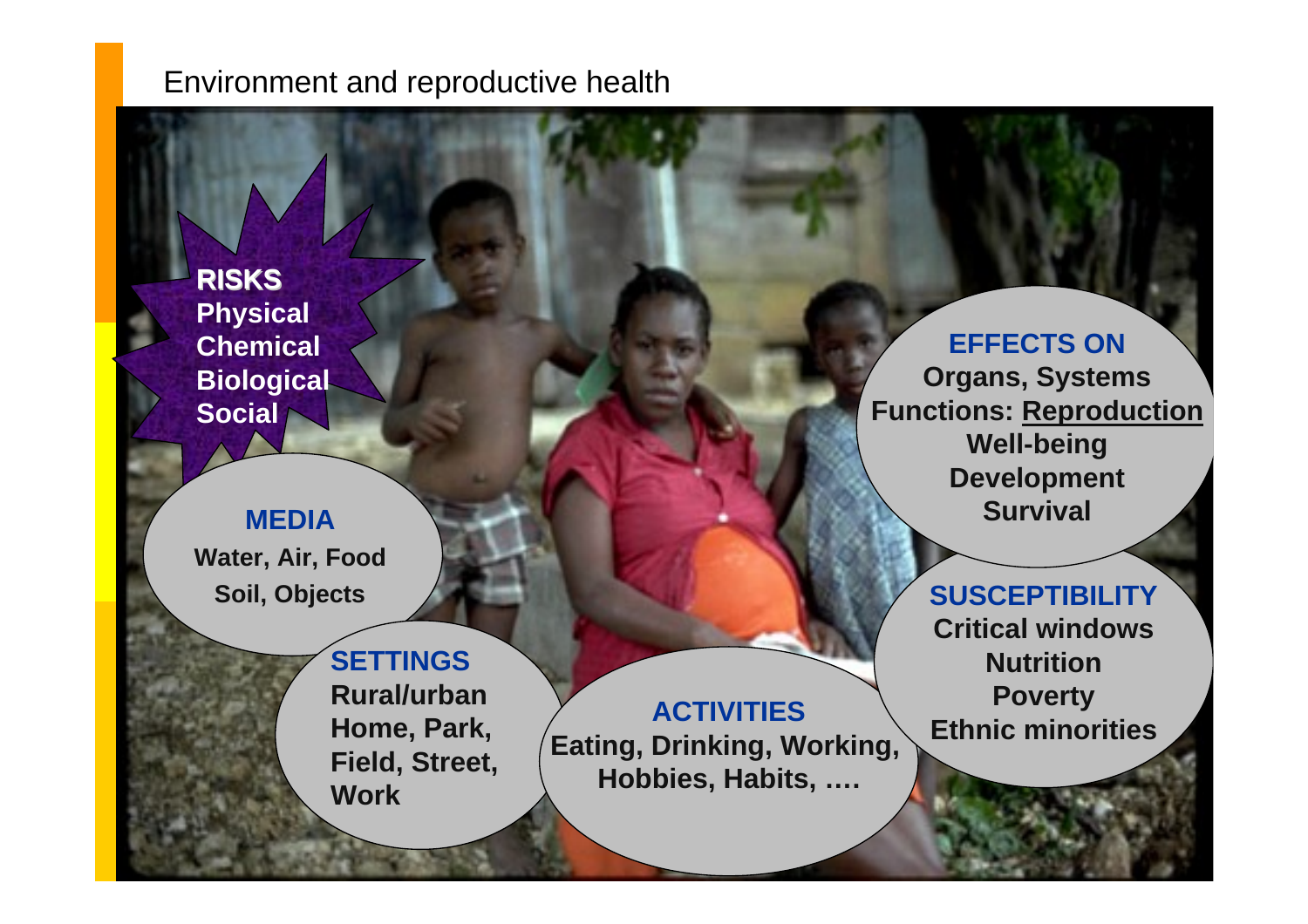**COMPLEX ENVIRONMENTS, COMPLEX ENVIRONMENTS, MULTIPLE PROBLEMS, MULTIPLE PROBLEMS, STRATEGIC APPROACHES STRATEGIC APPROACHES**

**RISKS Physical Chemical Biological Social**

#### **MEDIA**

**Water, Air, Food Soil, Obje c t s**

> **SETTINGSRural/urbanHome, Park, Field, Street, Work**

**ACTIVITIES Eating, Drinking, Working, Hobbies, Habits, ….**

**EFFECTS ONOrgans Systems Functions Well-being Development Survival**

#### **SUSCEPTIBILITY**

**Critical windowsNutritionPoverty Ethnicminorities**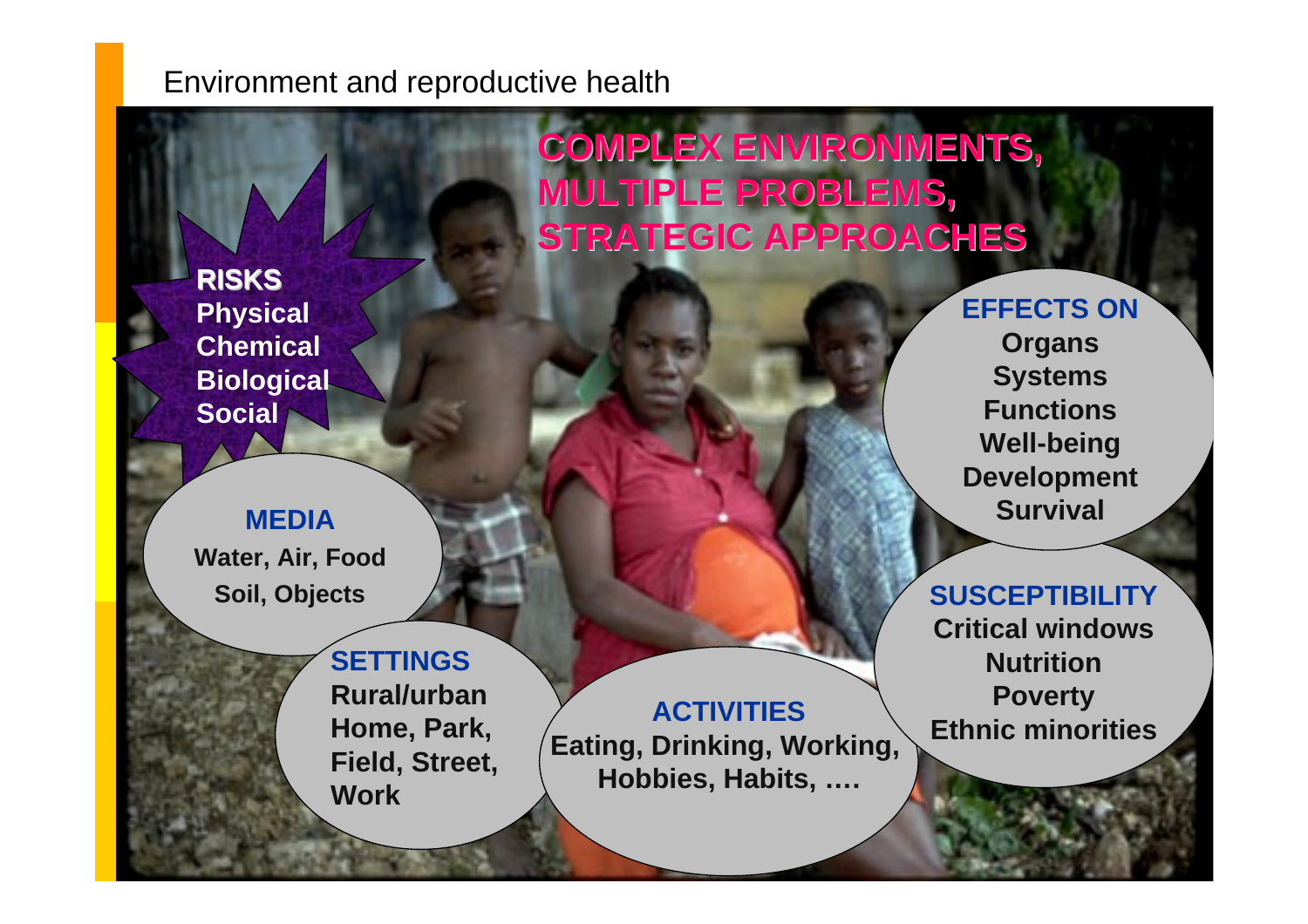The biological process of reproduction involves:

- **Production of healthy germ cells**
- **Conception**
- **Viable conceptus (embryo)**
- **Growth & development of fetus in favourable maternal environment**
- **Successful delivery of baby**
- **Growth and development of baby into healthy child and a healthy adult … and parent!**

*Any environmental factor that affects one or more of these key stages can result in reproductive failure*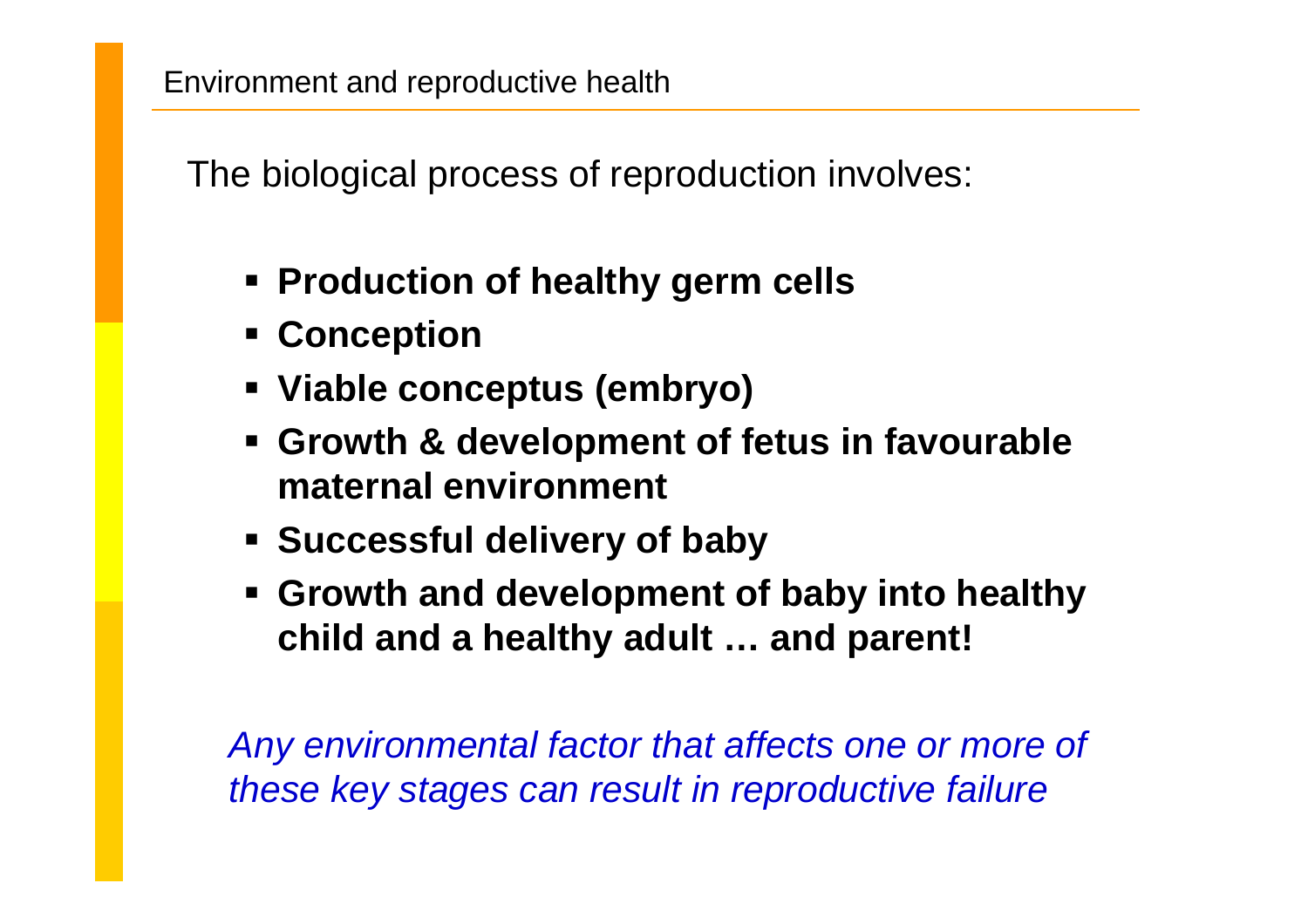## **REPRODUCTIVE HEALTH REPRODUCTIVE HEALTH**

## **Females are born with all their ova**

**Exposure to toxicants during the formation of fetal ovaries and ova will impact on future generations.**

### **Males produce sperm continuously**

**Past, recent, or ongoing occupational/environmental exposures may alter spermatogenesis – with the possibility of "recovery"**

*E.g.: Lead and some pesticides have been detected in follicular fluid and semen*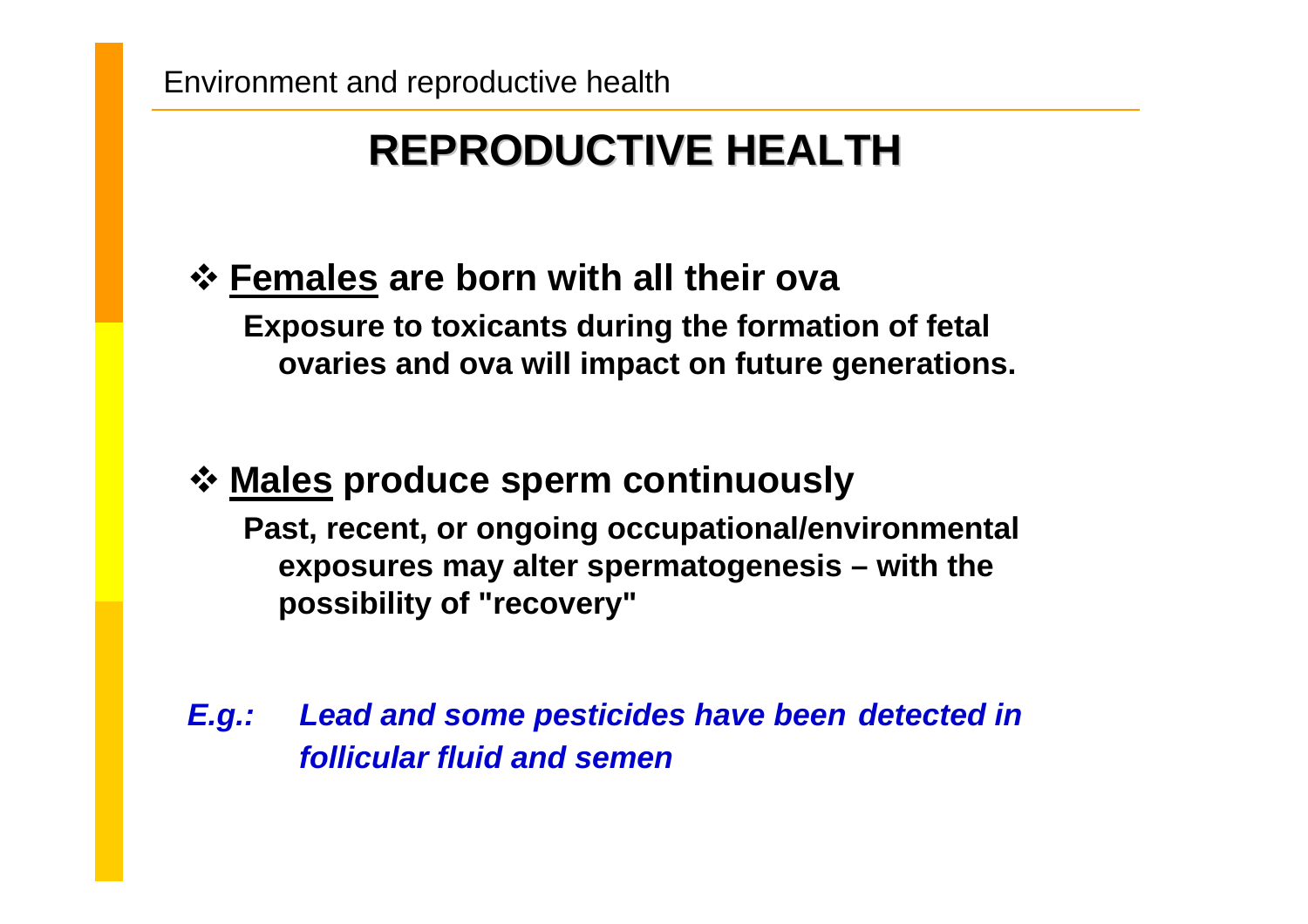## **REPRODUCTIVE TOXICANTS/FACTORS REPRODUCTIVE TOXICANTS/FACTORS**

**Effects on the female reproductive system:**

- **Sexual behaviour**
- **Onset of puberty and menstrual cycles**
- **Fertility (decreased)**
- **Gestation time**
- **Lactation (decreased)**
- **Menopause (cause premature menopause)**

*Eg: - Lead exposure: menstrual disorders, infertility - PCBs can bring irregularities in menstrual cycle.*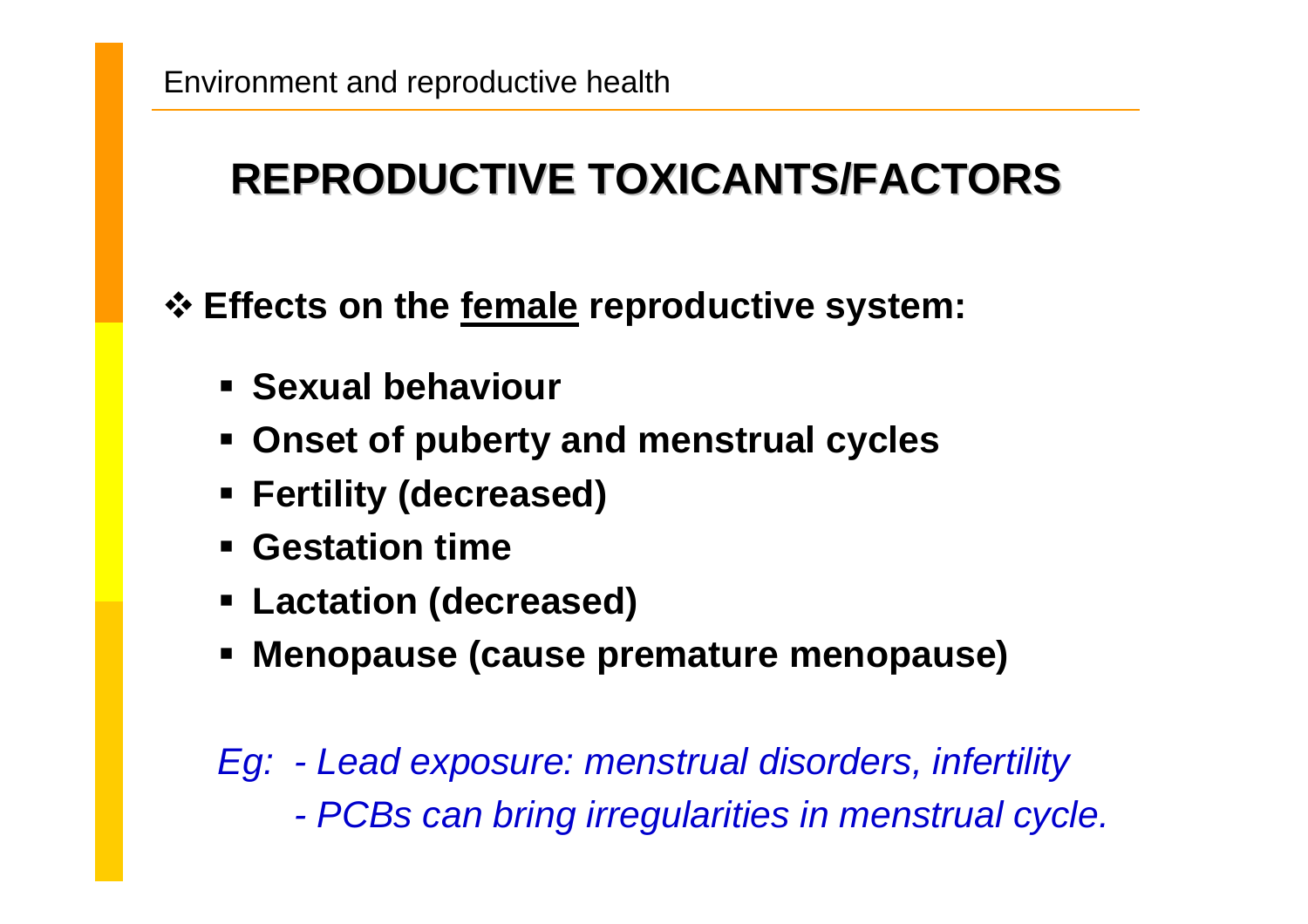### **ENVIRONMENTAL THREATS TO FEMALE FERTILITY ENVIRONMENTAL THREATS TO FEMALE FERTILITY**

### **Causes of female infertility:**

- **Tubal factors36%**
- **Ovulatory factors 33%**
- **Endometriosis6%**
- **Unknown 40% ??**

### *Eg. :*

- $\blacksquare$  *Car exhaust fumes linked to reduction in ovarian weight and n° of follicles*
- $\blacksquare$ *Coffee linked to higher risk of not conceiving for 12 months*
- $\blacksquare$ *Smoking and obesity linked to ageing of genetic material*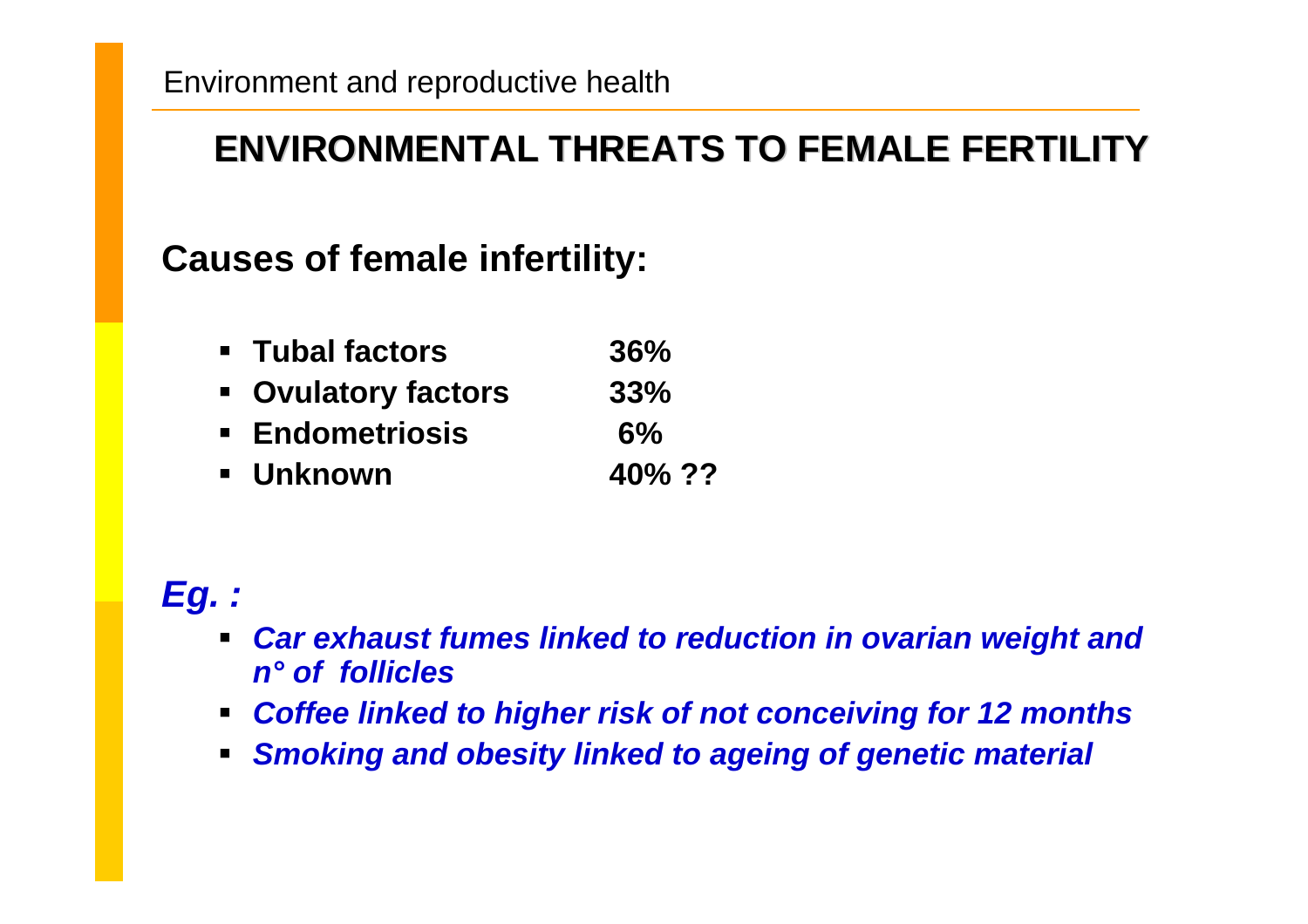## **REPRODUCTIVE HEALTH REPRODUCTIVE HEALTH**

**DES (diethystilbestrol)**

**Synthetic hormone developed in 1930s to prevent miscarriage** 

**Mothers who took DES:**

- **Daughters with vaginal adenocarcinoma**
- **Boys: reproductive organ abnormalitise**
- **Higher rates of breast cancer**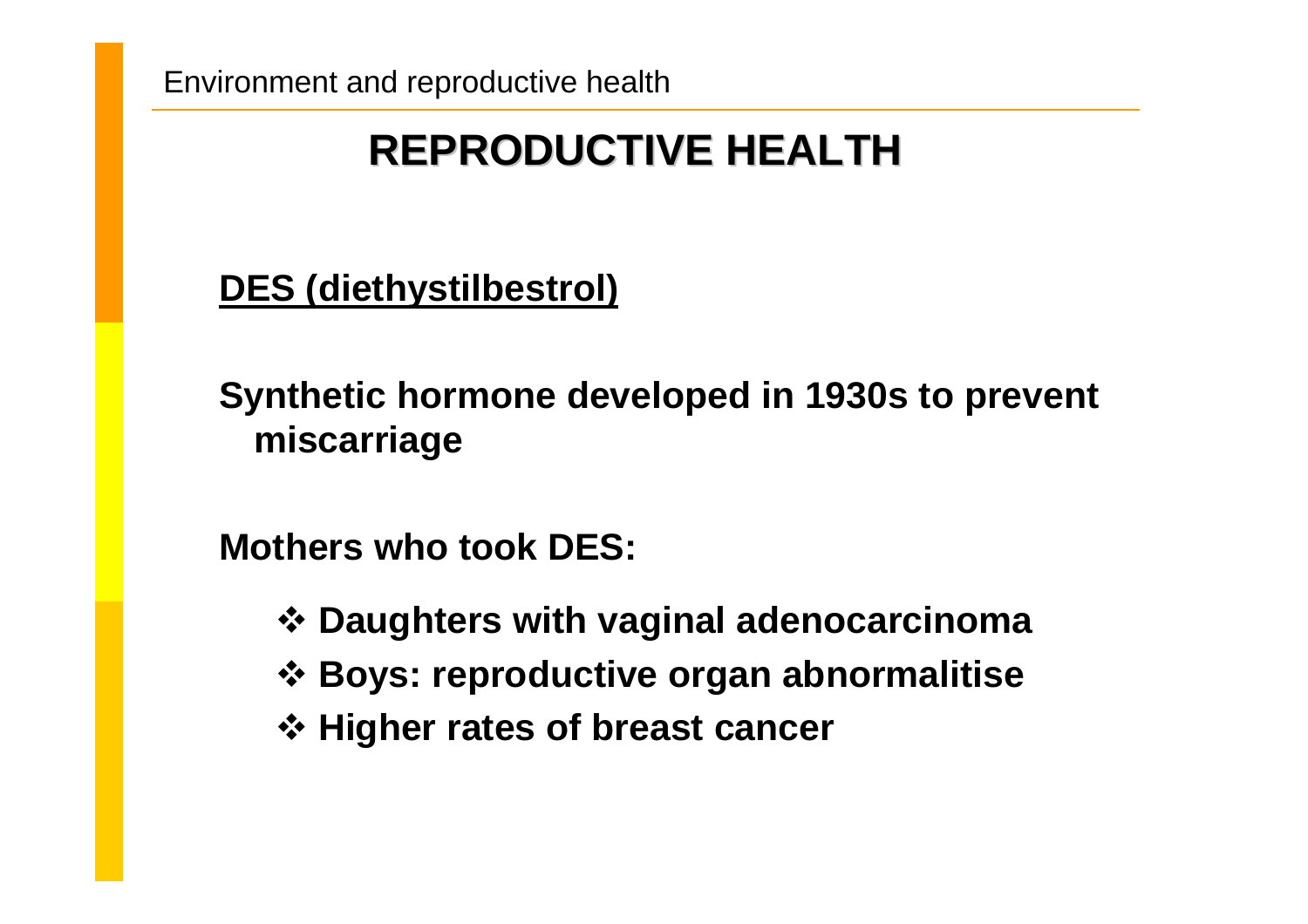## **MOTHERS AND THEIR OFFSPRING MOTHERS AND THEIR OFFSPRING**

**Pre-conception PCBs and Pb maternal body burdens are linked to abortion, stillbirth and learning disabilities Folate deficiency leads to neural tube defects**

*In utero*

| Ό | <b>Thalidomide</b>            | phocomelia                          |
|---|-------------------------------|-------------------------------------|
|   | <b>DES</b>                    | vaginal cancer                      |
|   | X-rays                        | leukaemia                           |
|   | <b>Heat</b>                   | neural tube defects                 |
|   | <b>Alcohol</b>                | <b>FAS</b> (fetal alcohol syndrome) |
|   | Lead<br>Methyl mercury $\sim$ | <b>Neurodevelopmental effects</b>   |
|   | <b>PCBs</b>                   |                                     |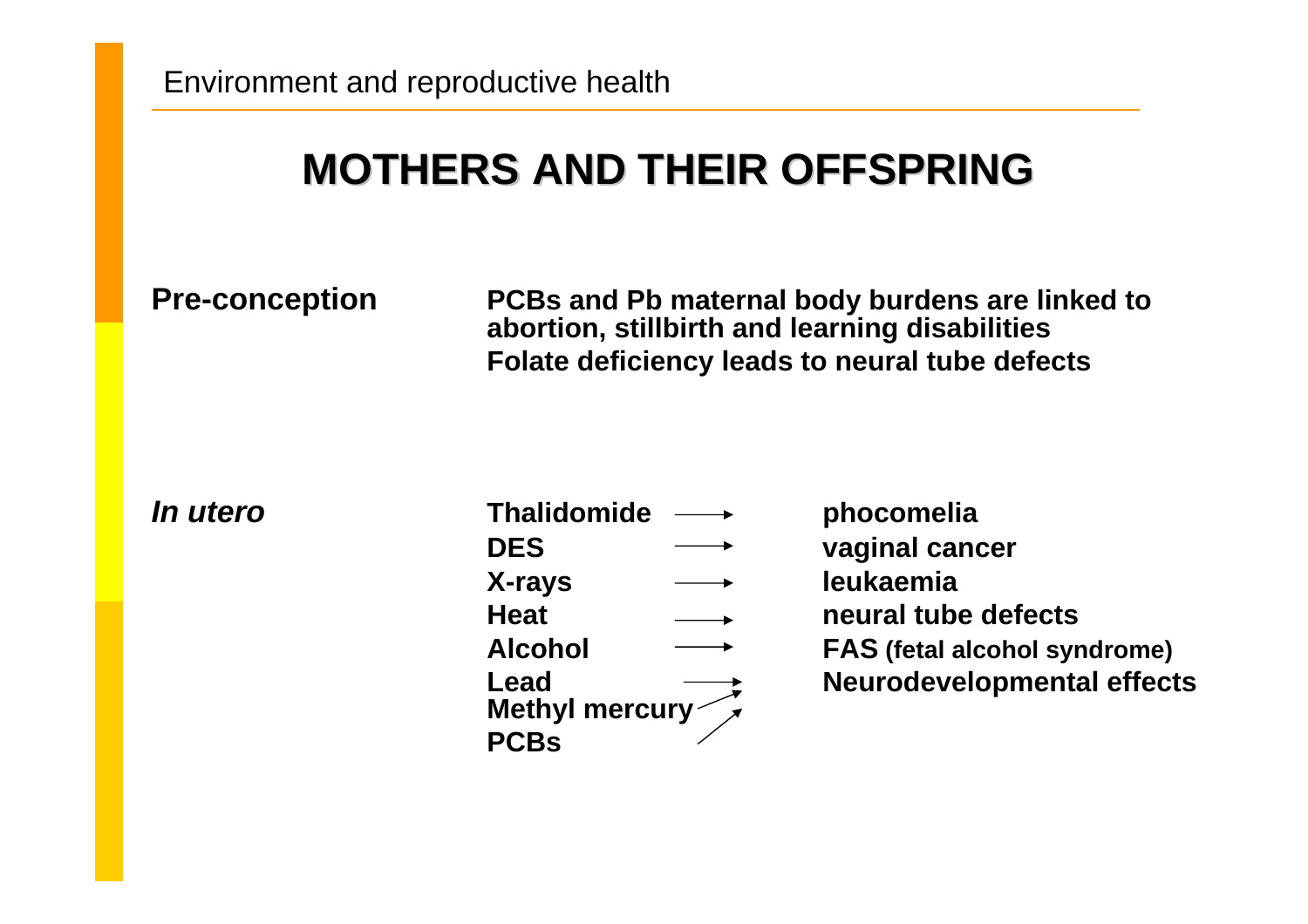## **REPRODUCTIVE TOXICANTS/FACTORS REPRODUCTIVE TOXICANTS/FACTORS**

**In the male reproductive system they can alter:**

- **Sperm count and morphology**
- **Sexual behaviour**
- **Fertility (decreased)**

*Eg:*

*- Exposure to phtalates, PCBs and organochlorine pesticides affect quality of sperm*

- *- Lead reduces male fertility*
- *- Carbon disulfide and some pesticides (chlordecone, ethylene dibromide and dibromochloropropane)*
- *- Scrotal hyperthermia*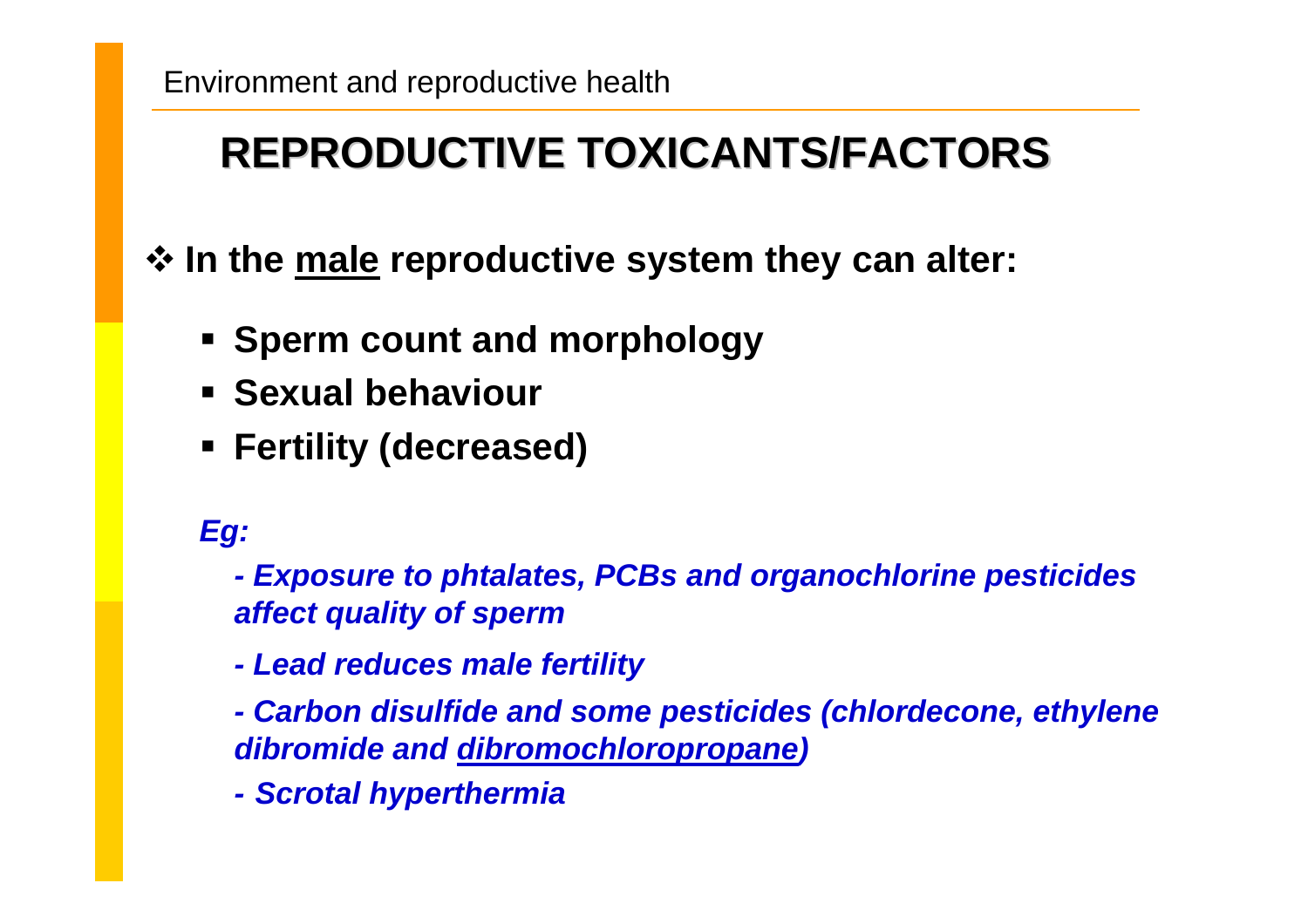## **Environmental factors that influence fertility:**

### DBCP (dibromo-3-chloropropane)

**Pesticide used in banana & pineapple pla ntations**

- **Azoospermia and oligospermia in 64 to 90% of men exposed for 3 ys**
- **Failure of spermatogonial development (rats)**
- **DBCP-treated human sperm does not penetrate the oocytes**

*Given the persistent nature of DBCP contamination in areas of past use, efforts should be made to remediate these areas and to follow exposed populations for development of c erta in human cancers, including breast, ovarian, stomach, respiratory, oral and nasal cancers, among others.*

*Clark & Snedeker - Critical evaluation of the cancer risk of bromochloropropane Environ Sci Health C Environ Carcinog Ecotoxicol Rev. 2005;23(2):215-60.*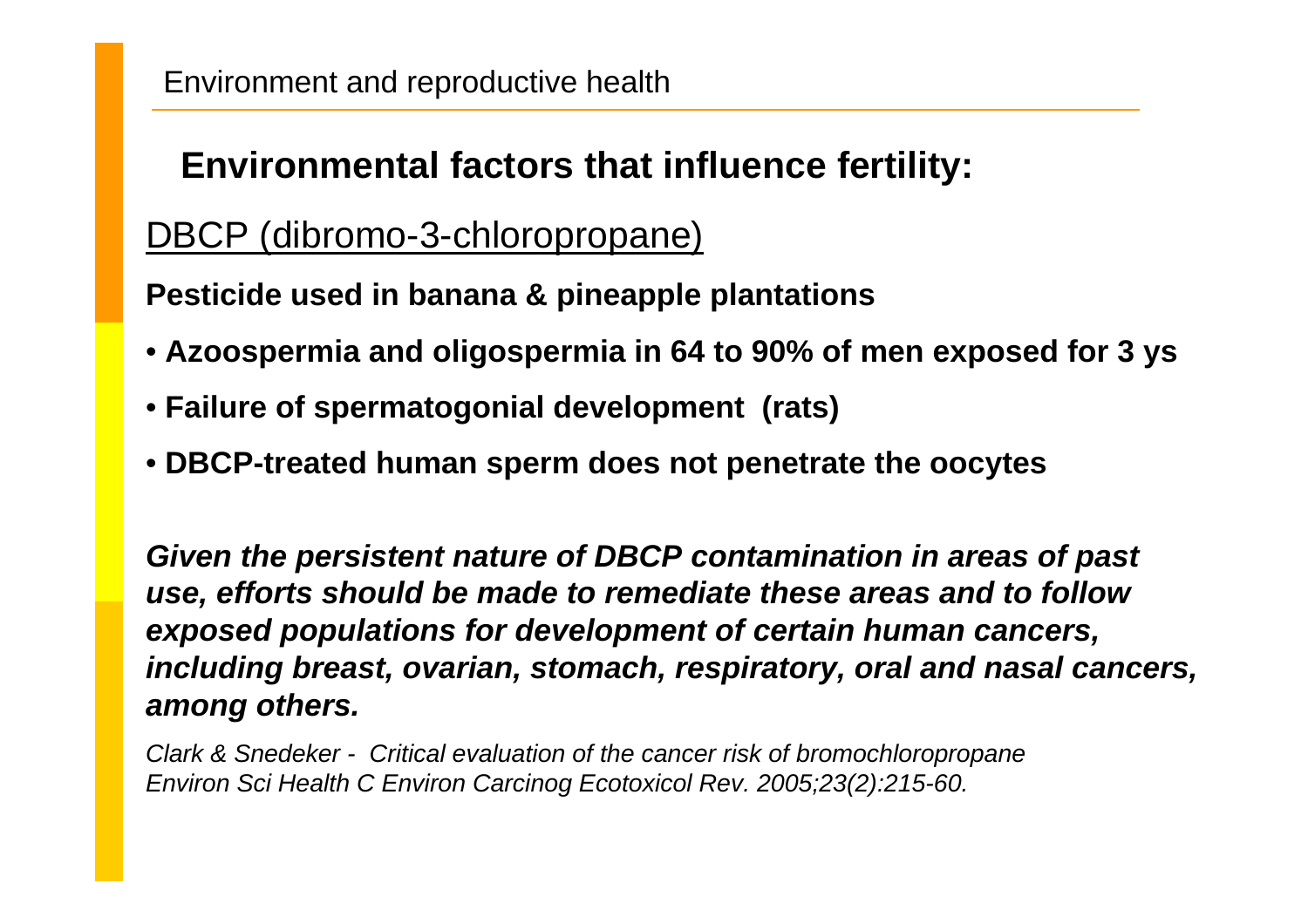## **ENVIRONMENTAL THREATS TO MALE FERTILITY ENVIRONMENTAL THREATS TO MALE FERTILITY**

- 9 **Smoking**
- 9 **Pesticides**
- 9 **POPs (PCBs, dioxins)**
- 9 **Solvents**
- 9 **Air pollution**
- 9 **Monosodium glutamate** *(flavour enhancer in chips, packaged soups, meat seasonings)*
- 9 **Obesity**
- 9 **Anaesthesia** *(enflurane)*
- 9 **Soya products** *(affects ability of sperm to enter the egg)*
- 9 **Cocaine**
- 9 **Chlorine-based chemicals (suspected)**
- 9 **High scrotal temperature (laptop users)**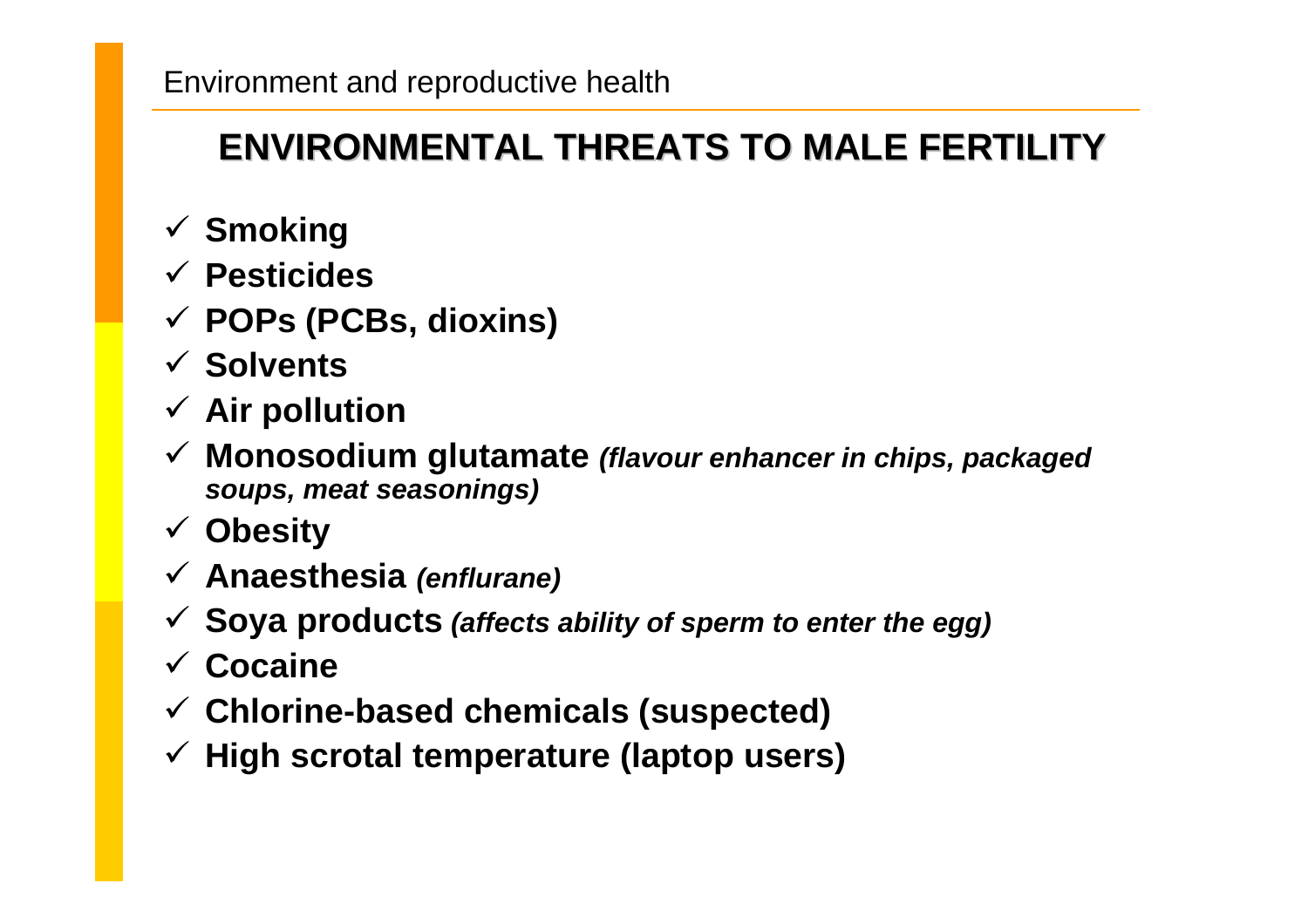## **FATHERS AND THEIR OFFSPRING FATHERS AND THEIR OFFSPRING**

**Paternal exposure to: Hg, e**

**Paternal occupation: Painters** 

**thylene oxide, rubber chemicals, solvents, linked to spontaneous abortion**

#### –**anencephaly**

*(*Brender*. Am J Epidemiol,* 1990, 131(3):517 *)*

**Mechanics, welders** – **Wilms tumour**

*(*Olshan. *Cancer R es,* 1990, 50(11):3212)

**Textiles**  –**stillbirth, pre-term delivery**

*(*Savitz. *Am J Epidemiol,* 1989, 129(6):1201)

**Possible mechanism: impairment of a paternal gene required for the normal growth and development of the fetus** 

> *"The special and unique vulnerability of children to environmental hazards" Bearer, Neurotoxicology, 2000, 21(6):925*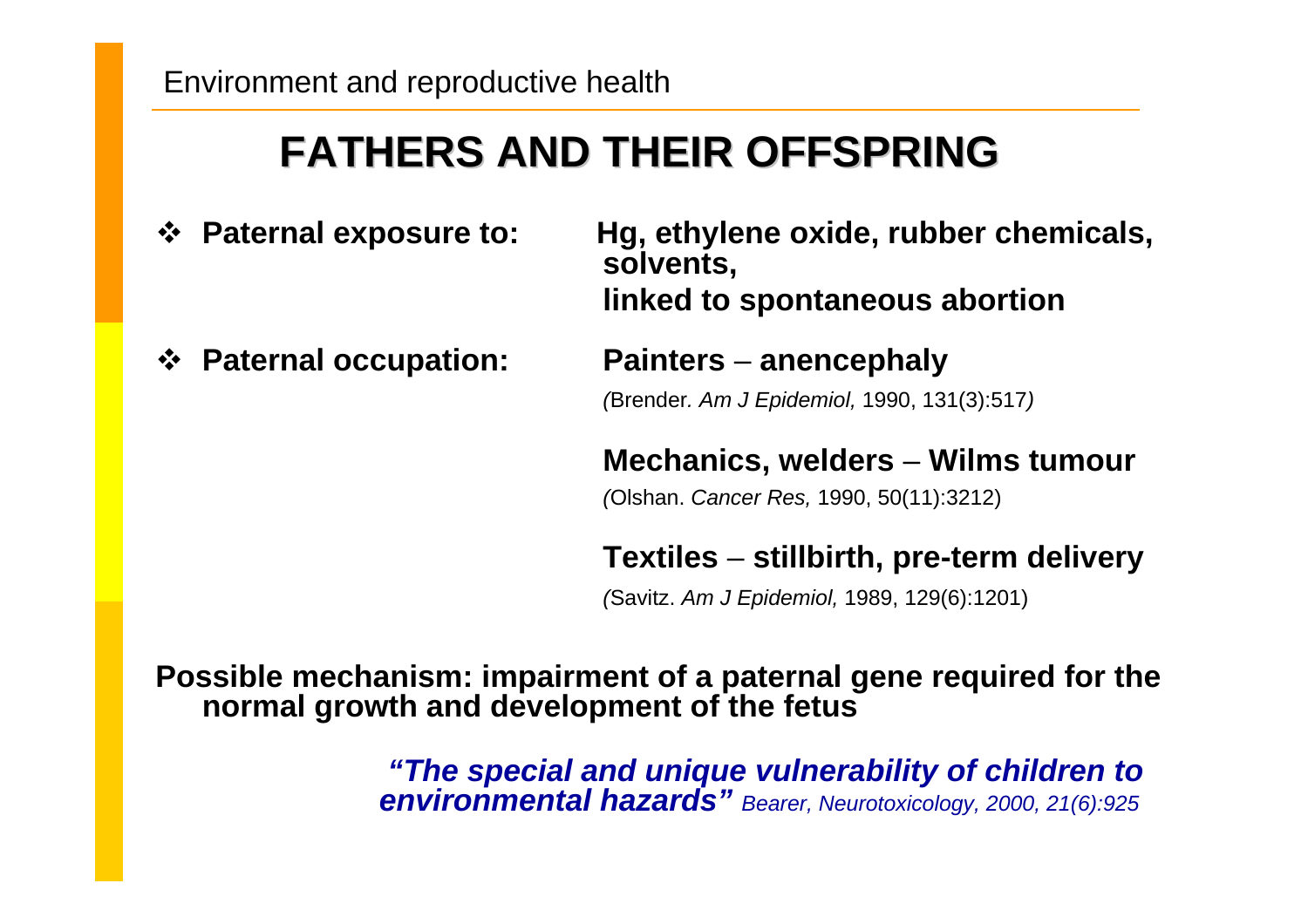## **REPRODUCTIVE TOXICANTS REPRODUCTIVE TOXICANTS**

## **Eg: POPs (Persistent Organic Pollutants)**

*Stockholm Convention* 

- **CB-153 and DDE in semen of 149 Swedish fishermen from the eastern Baltic coast had a high proportion of Y-chromosome bearing semen. Also high levels of the POPs in blood.**
- **Higher prevalence of chryptorchidism in Lithuania**

*Environmental factors may be changing the ratio of sperm carrying the X or Y (sex determining) chromosomes and may be contributing to male reproductive disorders*

> *Human Reproduction – 28 April 2005 www.eshre.com*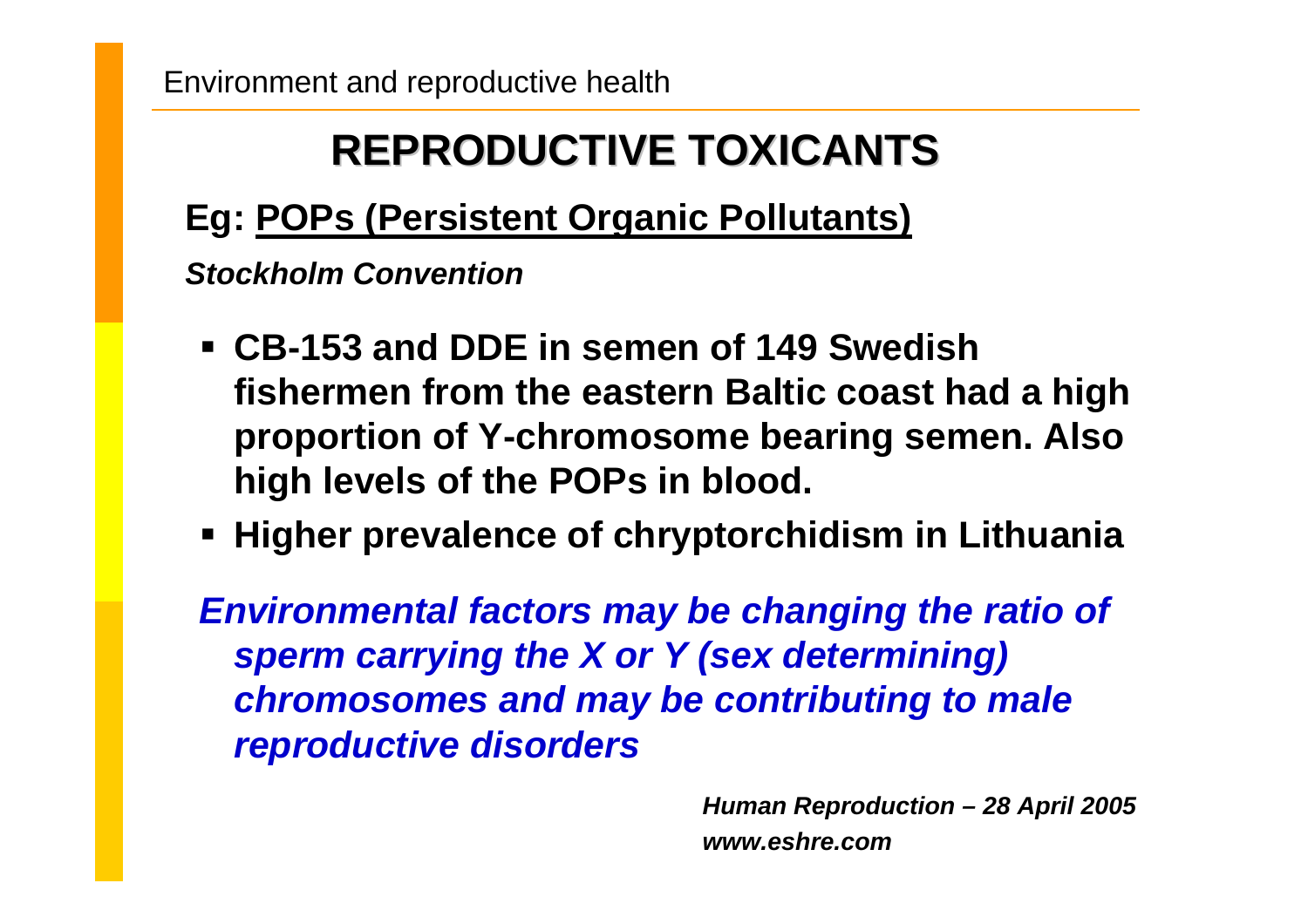## **REPRODUCTIVE HEALTH REPRODUCTIVE HEALTH**

**Adverse occupational and environmental exposures may result in adverse reproductive outcomes:**

- **Reduced semen quality**
- **Ovarian dysfunction**
- **Infertility**
- **Fetal loss**
- **Growth retardation**
- **Altered parturition**
- **Still birth and birth defects**

## *Timing of exposure is crucial!*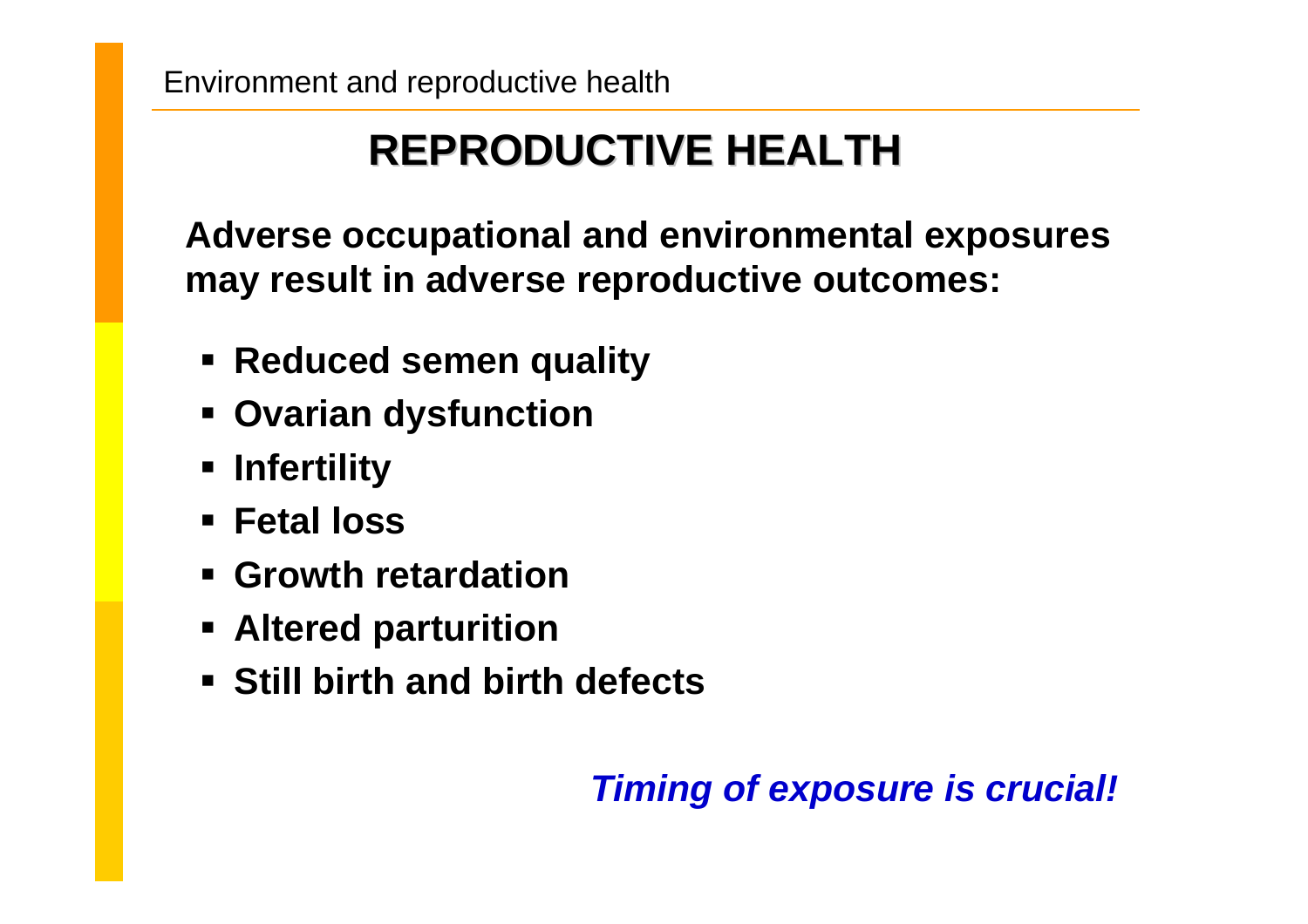### **Environmental factors influence:**

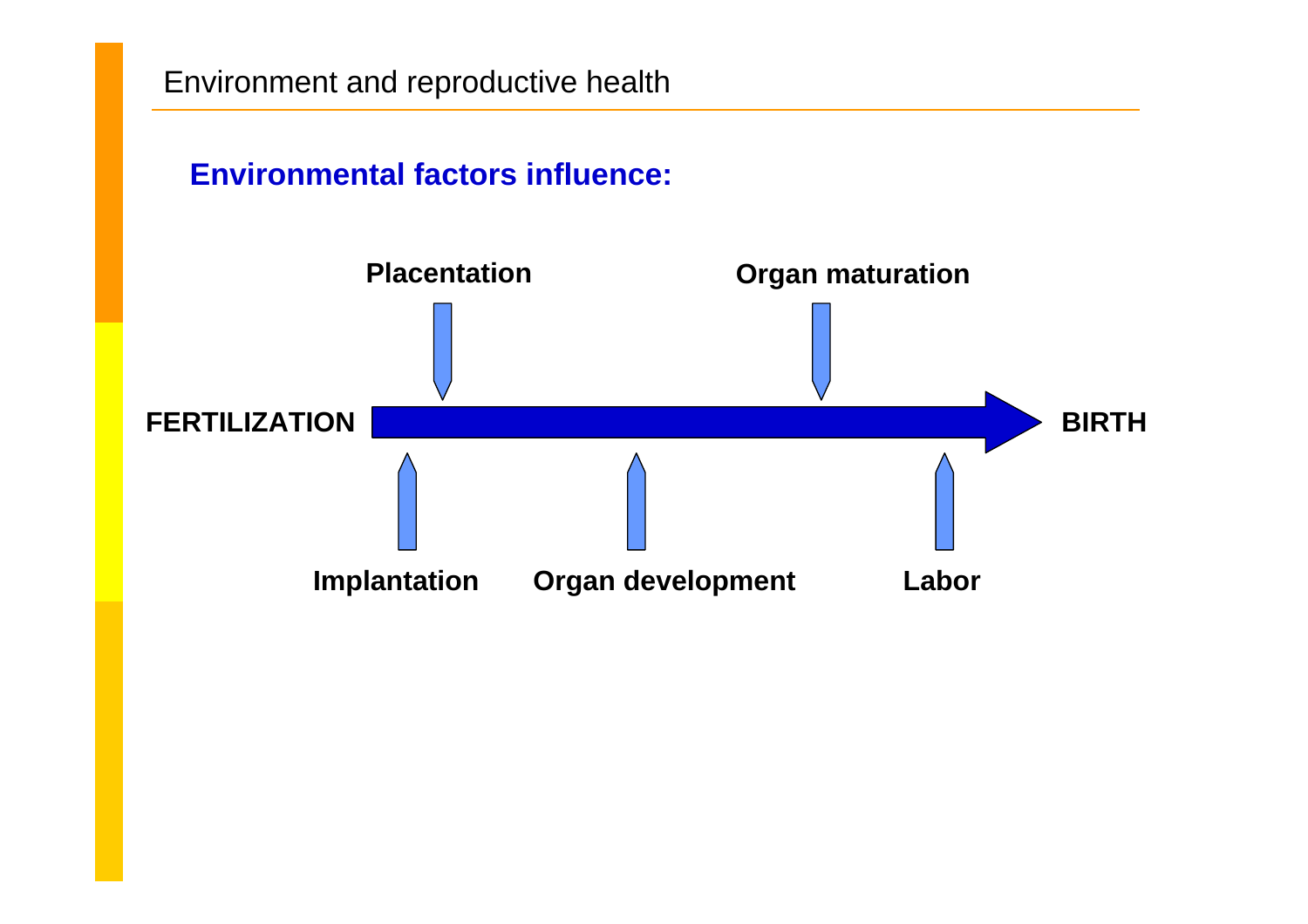### **Environmental factors influence:**

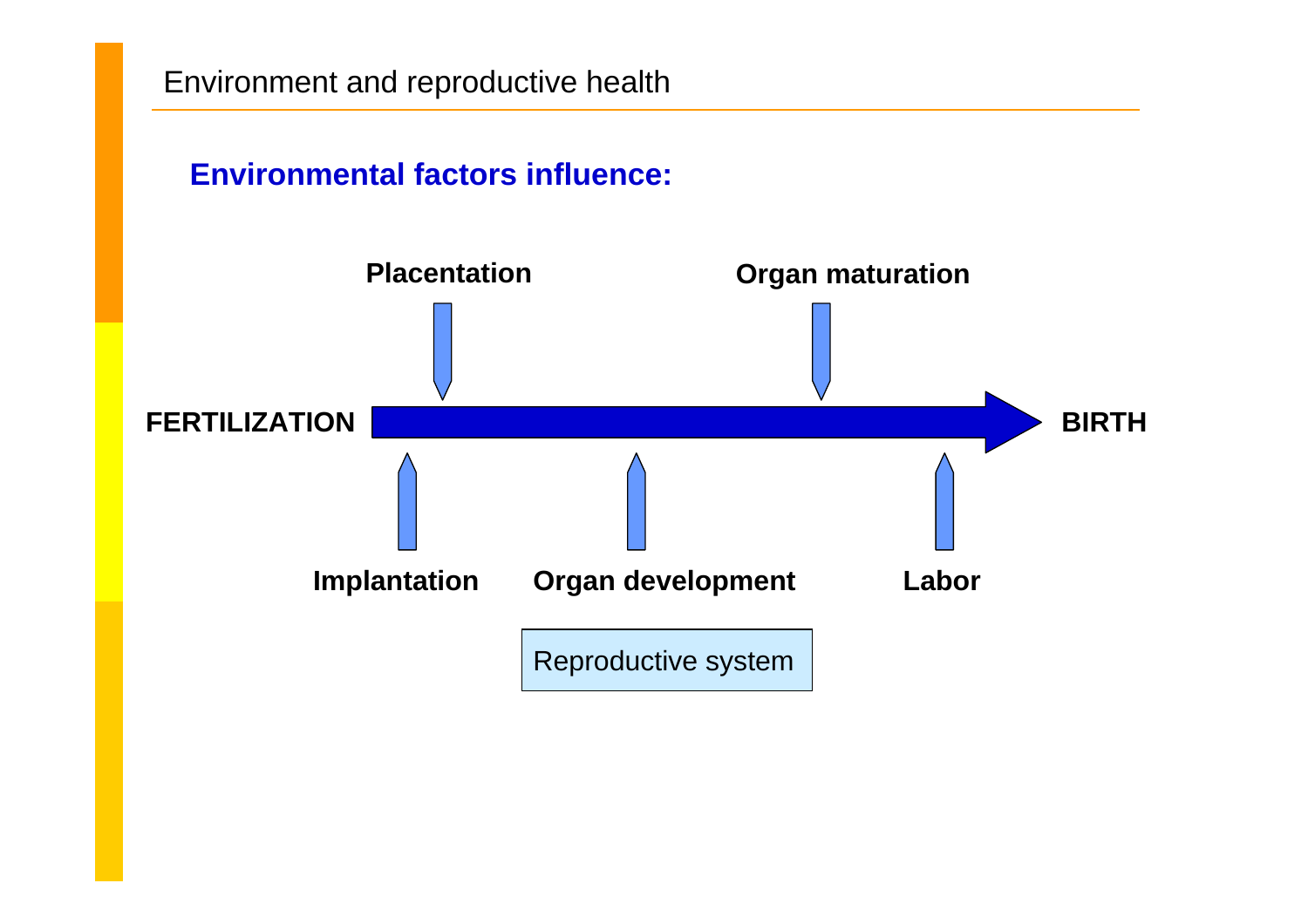

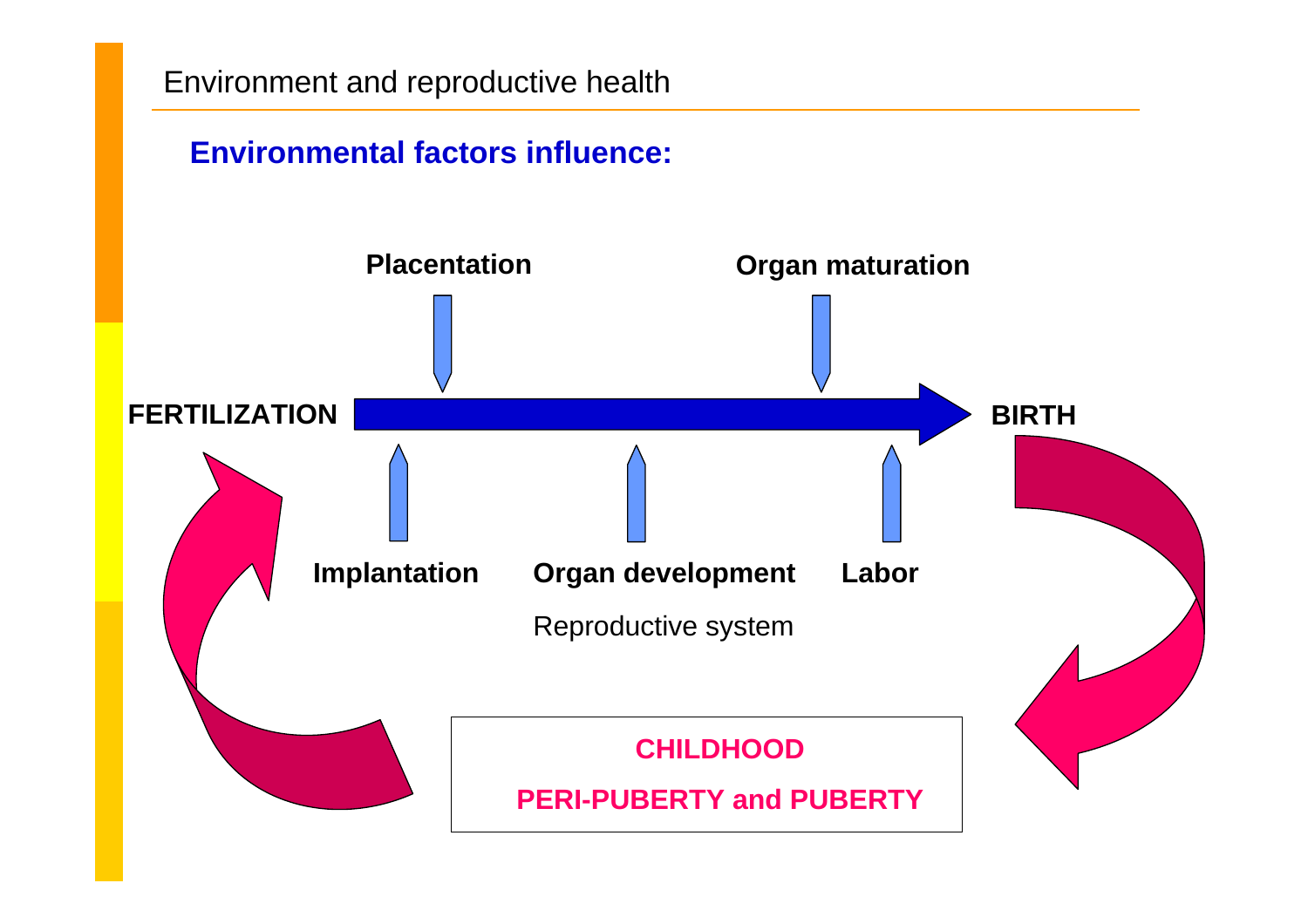### **CRITICAL WINDOWS OF EXPOSURE IN REPRODUCTIVE HEALTH**

- **Pre-conceptional**
- **Pre-natal**
	- **Gonadal differentiation**
	- **Urogenital system development**
	- **Breast development**
- **Early post-natal**
- **Peripuberty and puberty**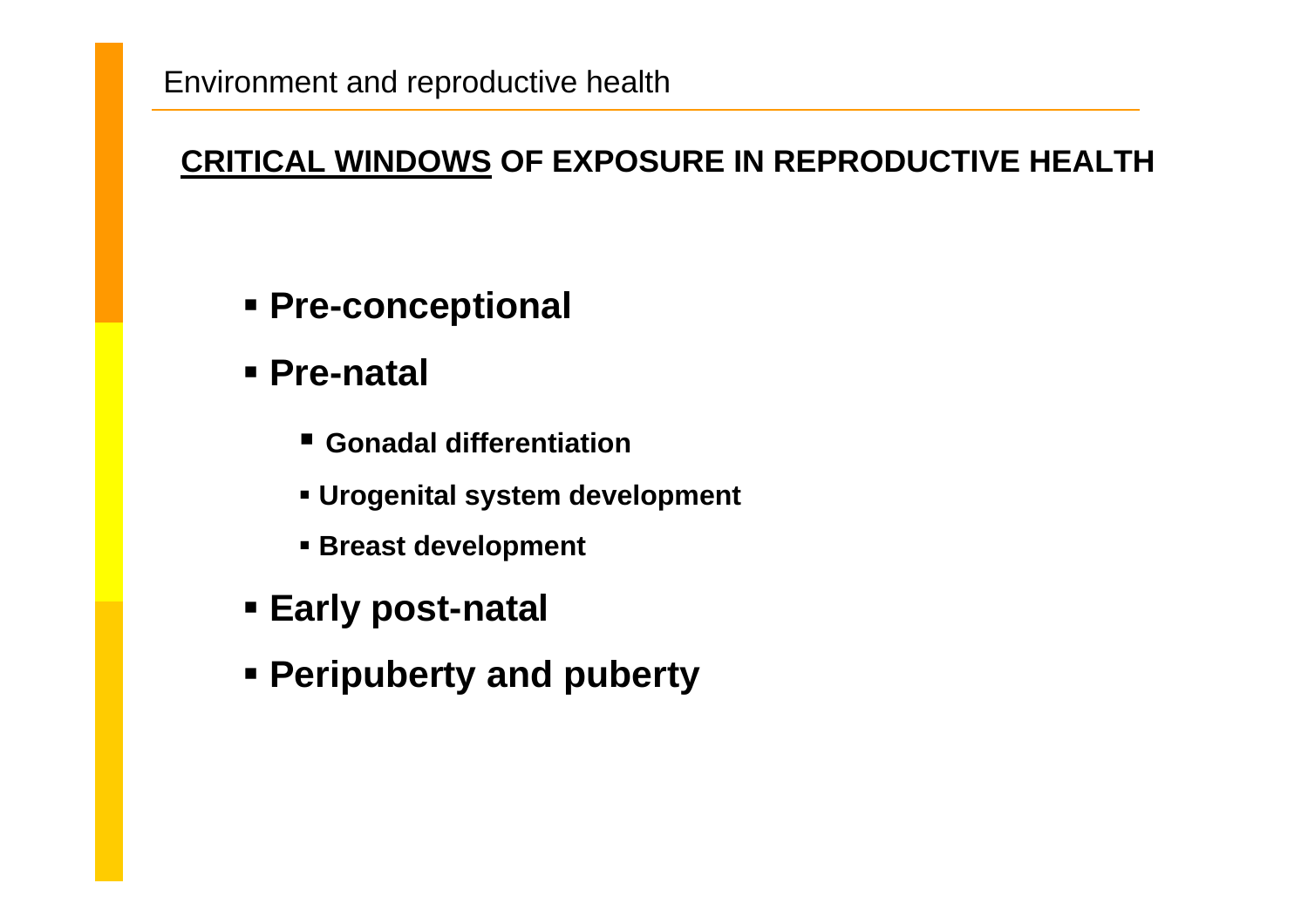### **CRITICAL WINDOWS OF EXPOSURE IN REPRODUCTIVE HEALTH**

### **Pre-conceptional**

 Damage to spermatozoal DNA may result in embryo death or fetal malformations

**Numerical errors or structural changes in sex** chromosomes – abnormal gonadal development and infertility (e.g. deletion in the Y chromosome)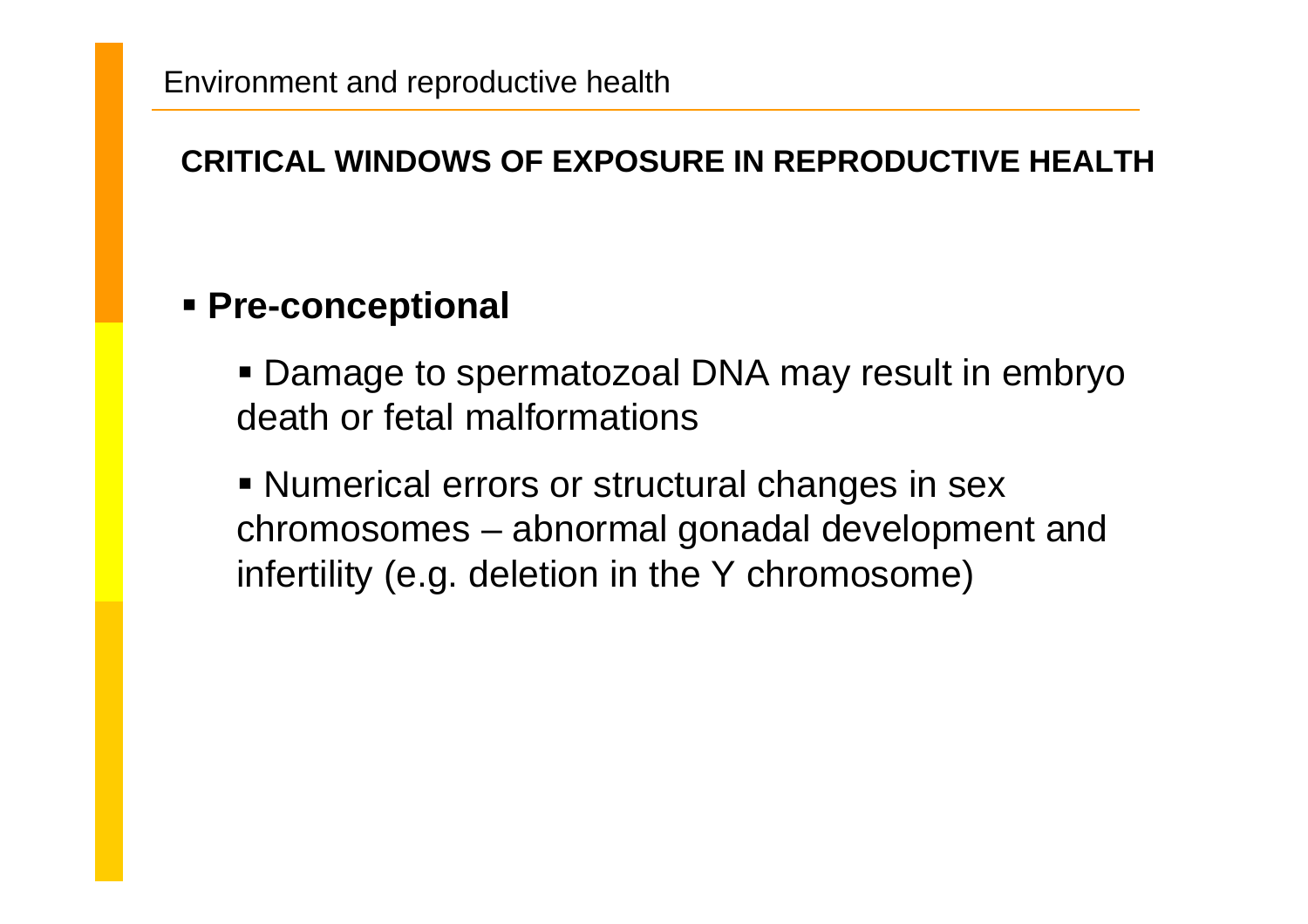**Schematic representing the potential interactions between the environment of the embryo, in vitro/ in vivo, the embryo's short-term responses & long-term consequences...**



**Fleming, T. P. et al. Biol Reprod 2004;71:1046-1054 Biology of Reproduction**

Copyright ©2004 Society for the Study of Reproduction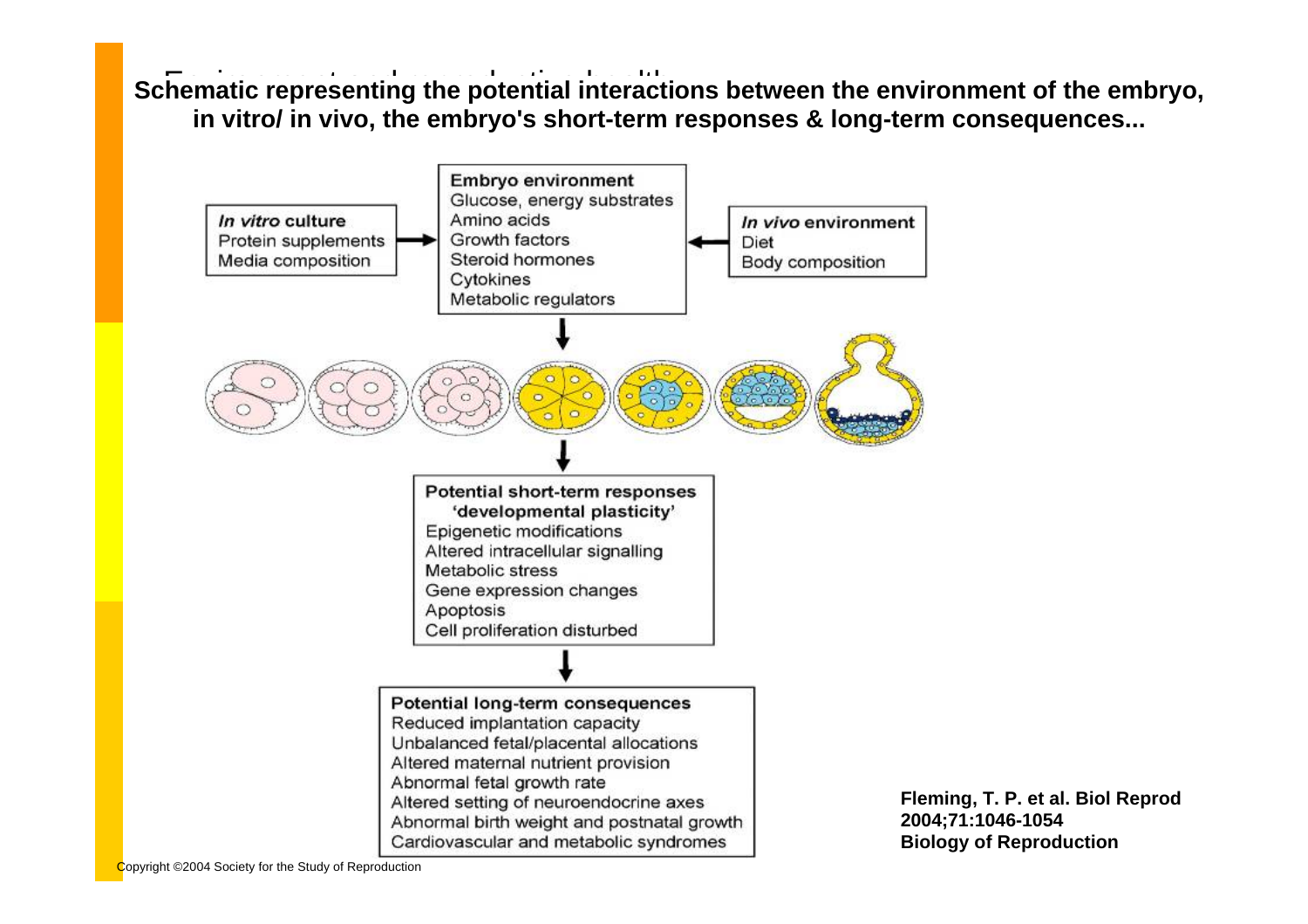

#### *Moore, Elsevier Inc, 19 73*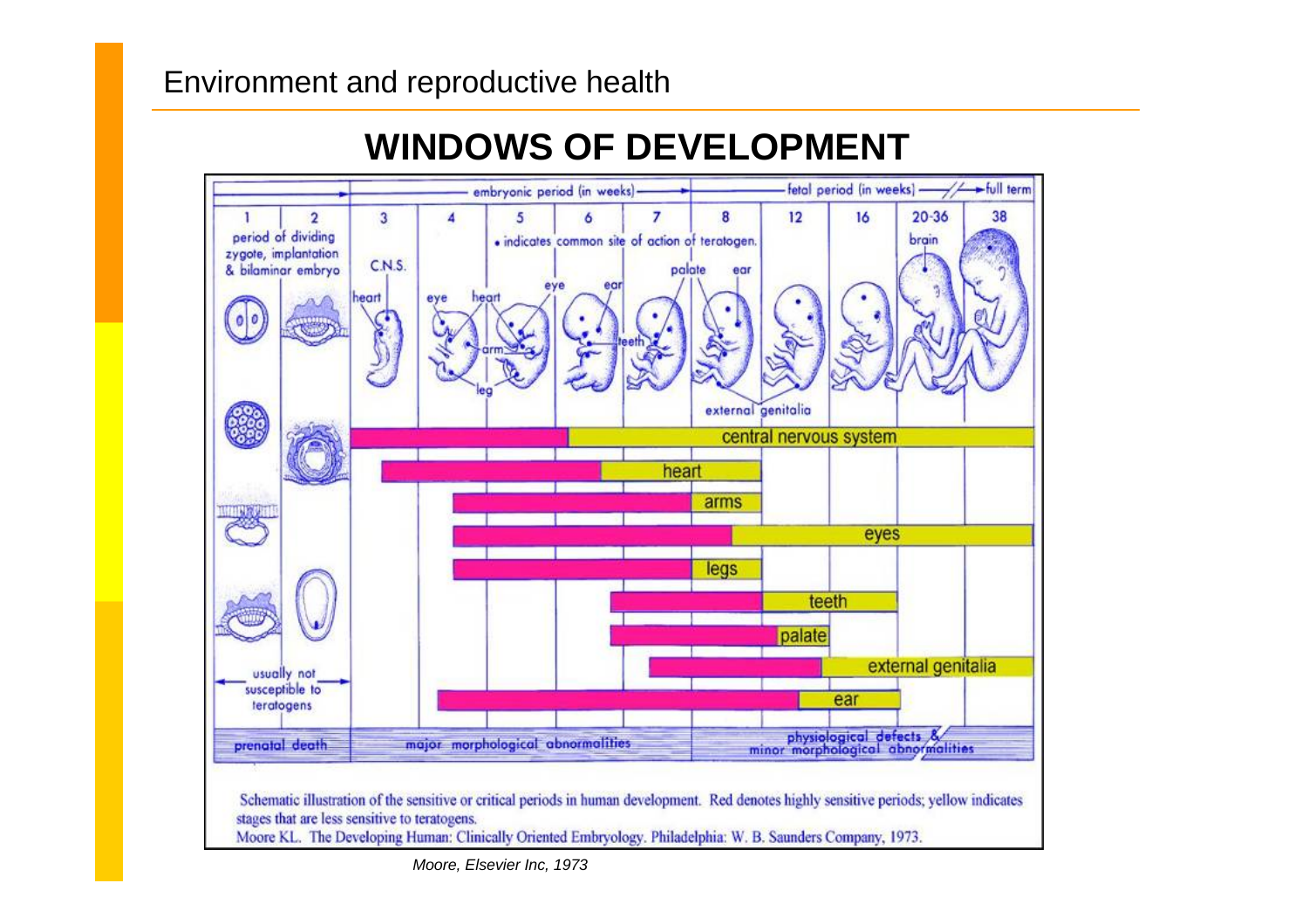### **CRITICAL WINDOWS OF EXPOSURE IN REPRODUCTIVE HEALTH**

### **Pre-natal**

#### ٠ ■ Gonadal differentiation

- Migration and proliferation of germ cells to form the gonad
- Proliferation to establish a pool of oogonia or spermatogonia

### **Urogenital system development**

- -Regulated by hormonal systems
- POPs and hypospadias? Cryptorquidia? Testicular maldescent?
- DES effects that appeared after puberty
- Progesterone and hypospadias
- **Breast development**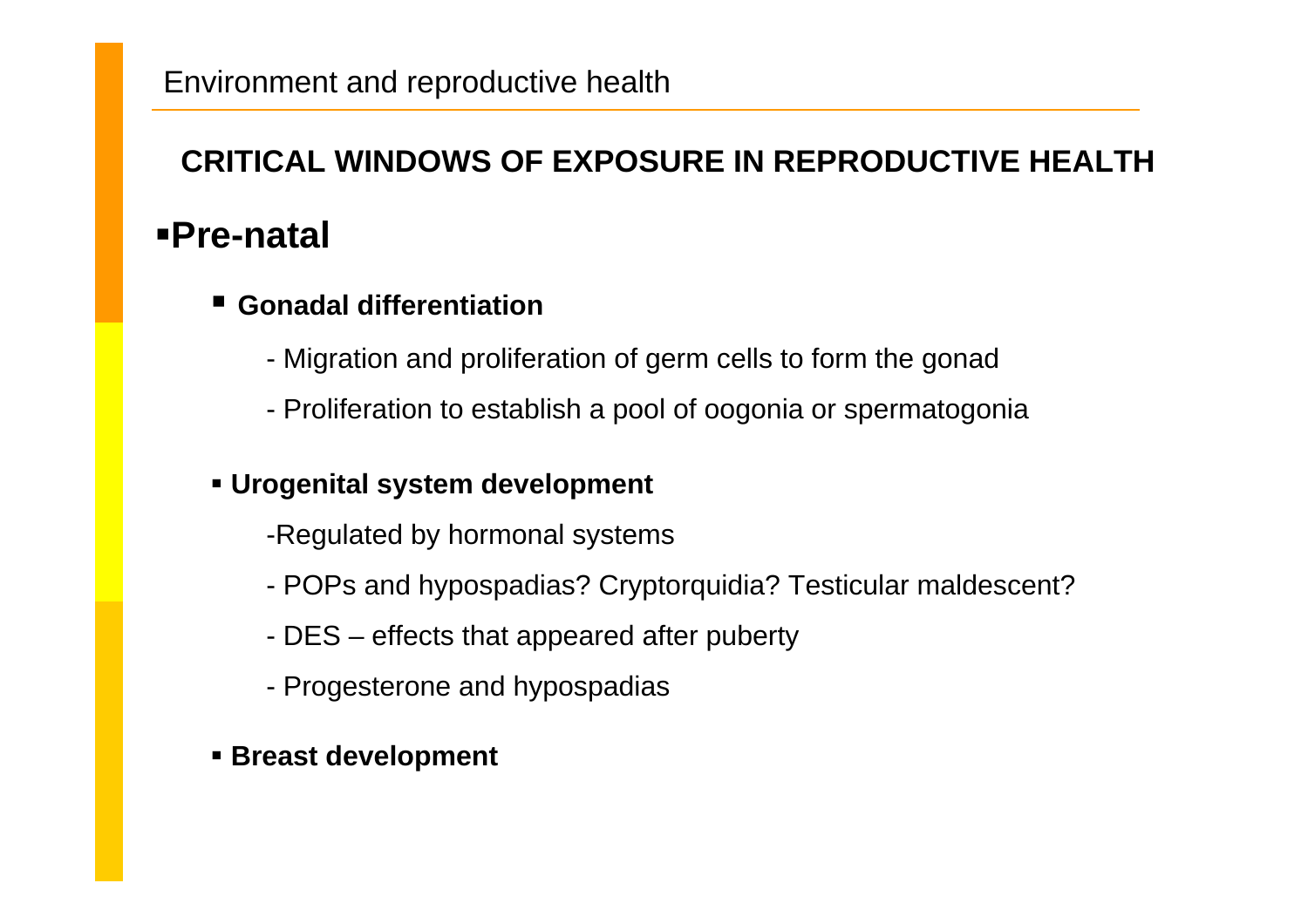## **Environmental risk factors and pre-term delivery**

- Occupational exposures (solvents in W; pesticides in M)
- Air pollutants
- POPs
- DDE (metabolite of DDT)
- Ethane
- PCBs affects growth of female fetus
- Metals: Pb, As
- **Water disinfection by-products**
- Video display terminals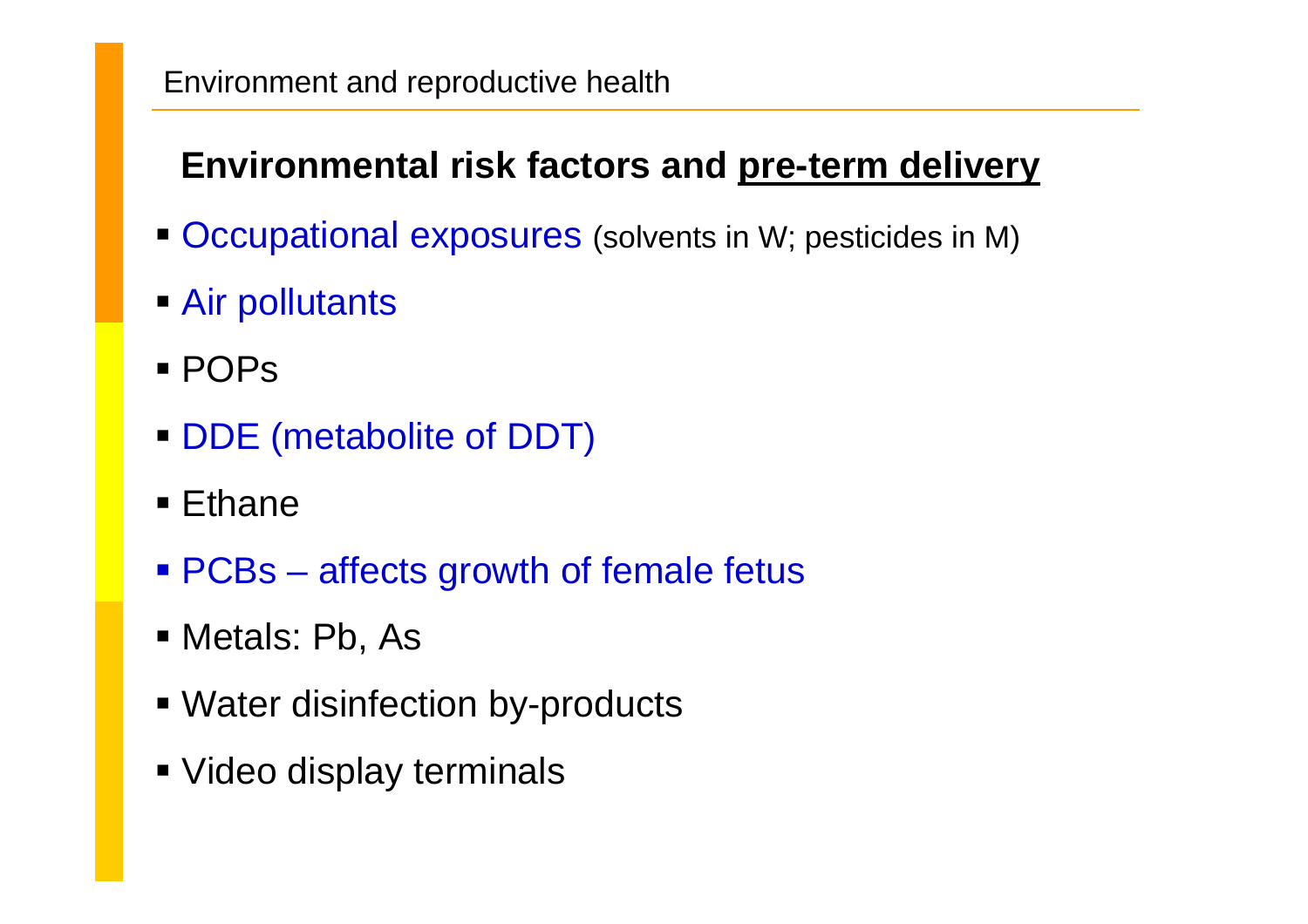## **Environmental risk factors and pre-term delivery**

## Air pollutants

- Maternal smoking: 2-fold increase in LBW and IUGR
- Second-hand tobacco smoke and LBW

*Tobacco smoke causes chronic hypoxia: lowers maternal uterine blood flow, reduces supply of O2 from uterus to placenta, raises maternal and fetal COHb levels*

- PM 10 or PM2.5 linked to LBW or IUGR
- $\blacksquare$  CO
- SO2
- Polycyclic aromatic hydrocarbons (PAH)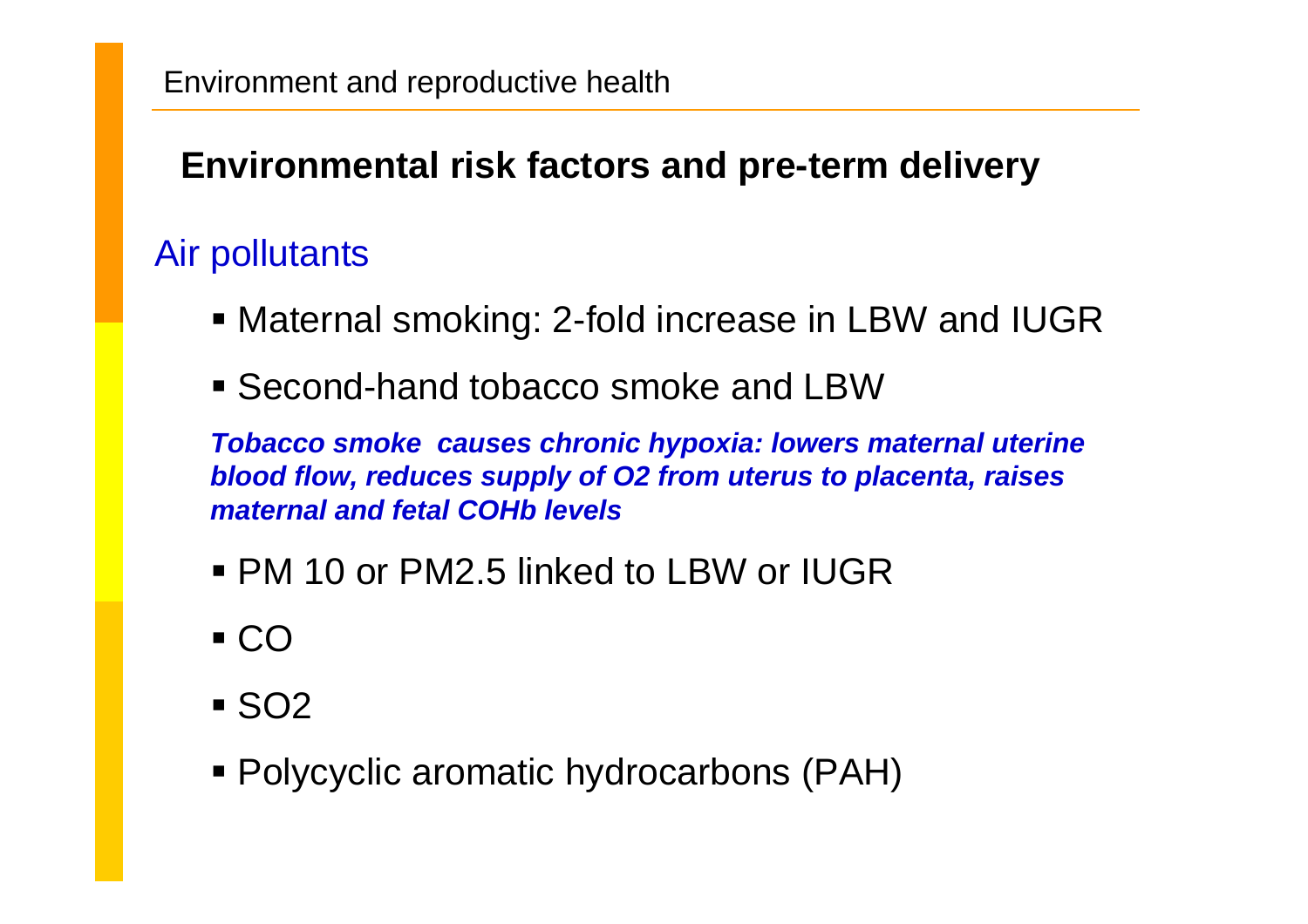### **CRITICAL WINDOWS OF EXPOSURE IN REPRODUCTIVE HEALTH**

## **Early post-natal**

- First 6 months crucial for testis development
- Exposure to PCB and anti-thyroid activity

### **Peripuberty and puberty**

- Developing testes are more sensitive (phthalate esters; DBCP; dinitrobenzene…)
- Ovarian toxicants poorly characterized depletion of oocytes associated with early menopause, osteoporosis, …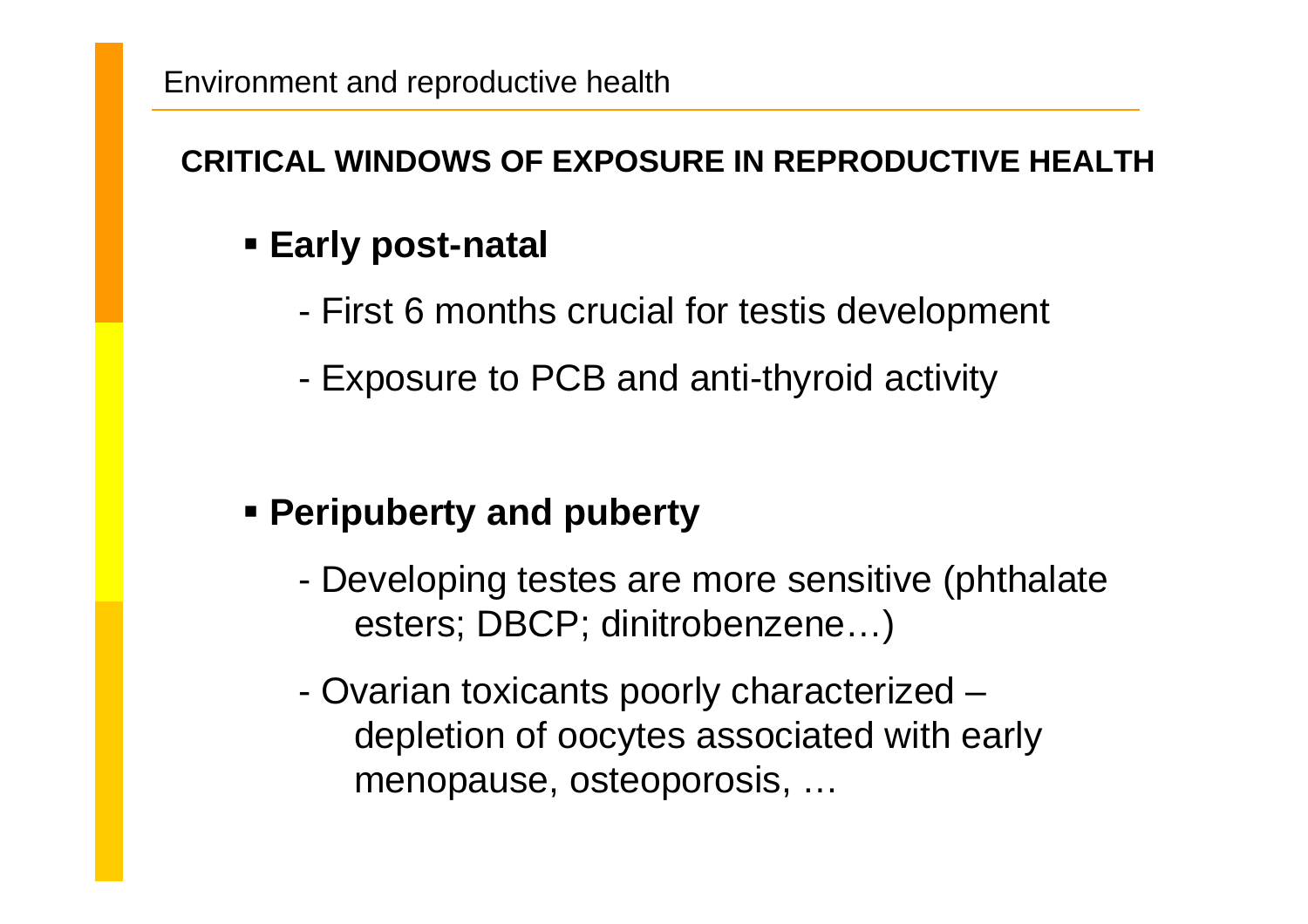### **Environmental factors influence:**

- Conception (and pre-conception)
- Pregnancy
- Embryo/fetus
- Child birth
- Newborn/infant/child/adolescent (and adults!)

### *With an effect on: HEALTHDEVELOPMENTWELL BEING*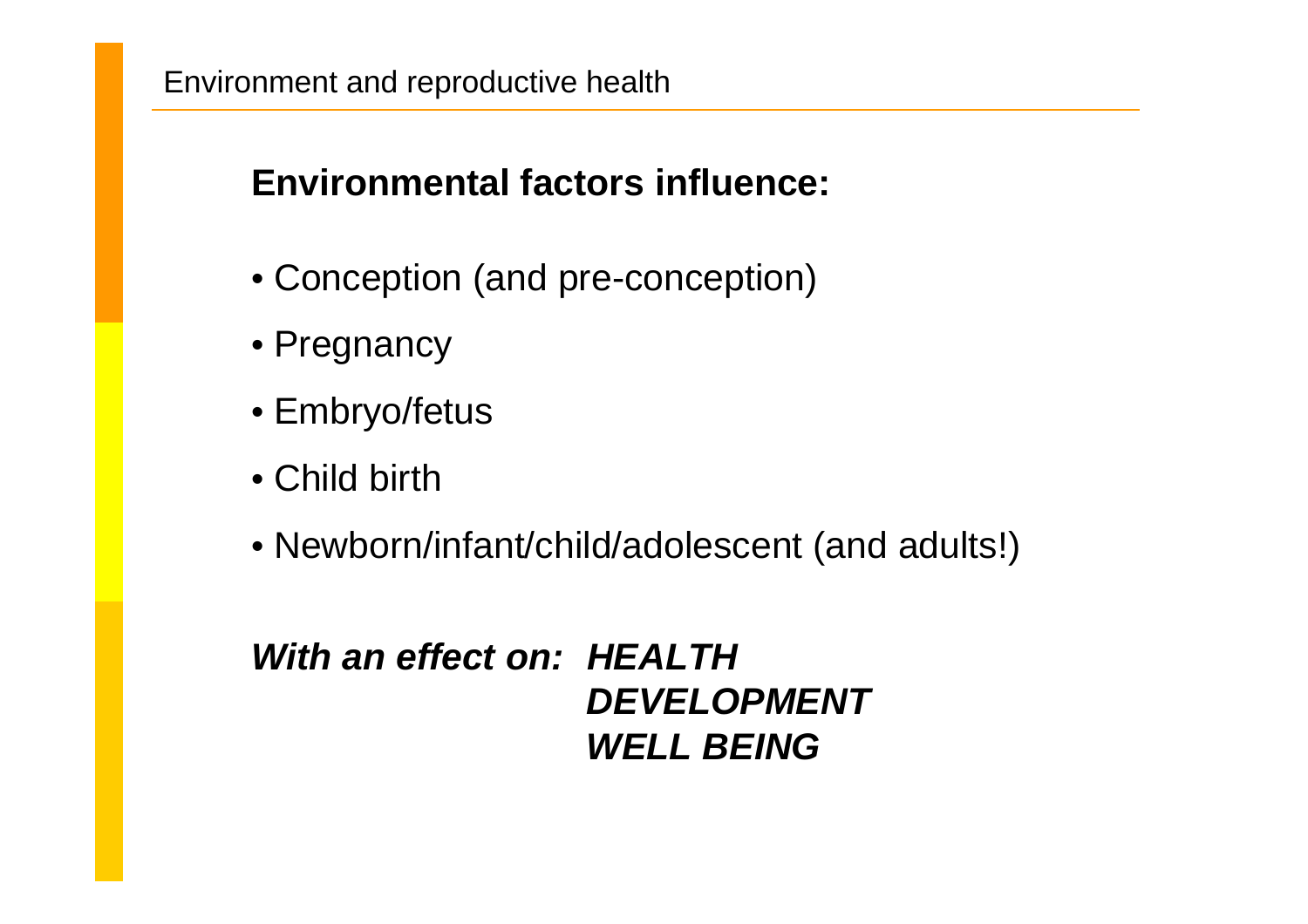### **ADVICE ON HOW TO REDUCE EXPOSURE TO CHEMICALS ADVICE ON HOW TO REDUCE EXPOSURE TO CHEMICALS**

- Eat fewer processed foods (which contain additives)
- Eat organic food (without pesticides and preservatives)
- Don't microwave in plastic containers
- ❖ Use a home filter for tap water.
- ❖ Eat less meat and high fat dairy products
- Use less cosmetics and personal care products
- Avoid artificial fragrances
- Don't use solvents and stain repellents
- Reduce number of household cleaners (use soap and water!)
- Do not use gasoline-powdered yard tools (only manual or electric)
- ❖ Avoid breathing gasoline fumes when filling your car
- Eat seafood low in PCB and mercury contamination (salmon, canned tuna)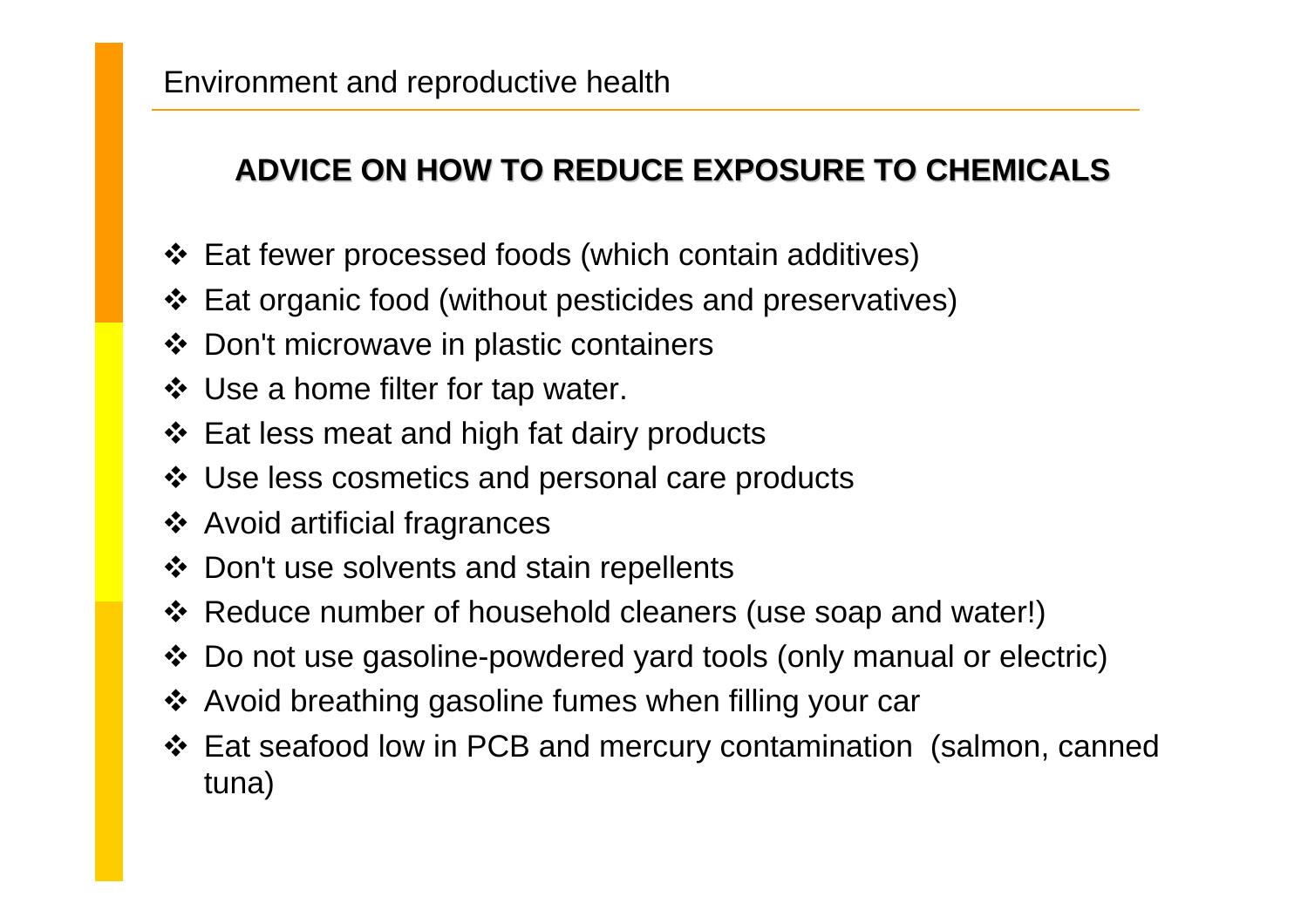## **IF PREGNANT ALSO IF PREGNANT ALSO**

- ❖ Try to find someone else to use household cleaners and pump gas for you.
- ❖ Paint baby room long before you conceive
- ❖ Don't use nail polish
- ❖ Eat canned salmon instead of canned tuna.
- ❖ Don't let people in your household smoke
- Calcium supplements minimize mineral loss from bone during pregnancy, therefore minimizing lead release form the bones (associated to calcium)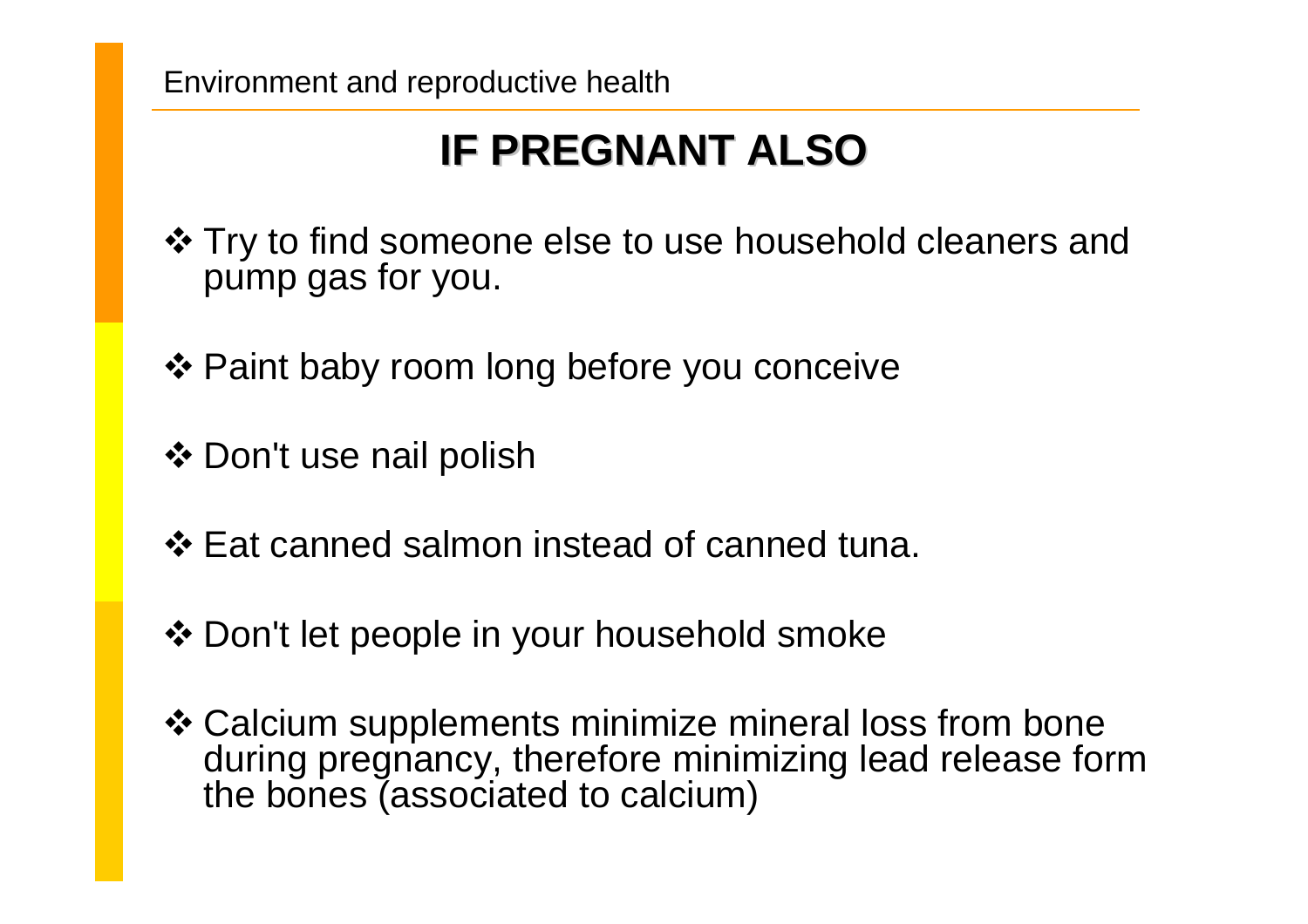## **IF PREGNANT ALSO IF PREGNANT ALSO**

Many pregnancy/birth problems could be avoided through:

- **Family planning, Family planning,**
- **Balanced, organic diet**
- **Kanagement of maternal health problems**
- **Avoiding maternal infection**

Usual advice:

- ❖ Folic acid in flour to prevent neural tube defects,
- ❖ lodine in salt prevents severe congenital hypothyroidism,
- ❖ Vit B12 (methyl donor important for DNA and protein modification) around conception
- ❖ Rubella vaccinations prevents congenital rubella syndrome.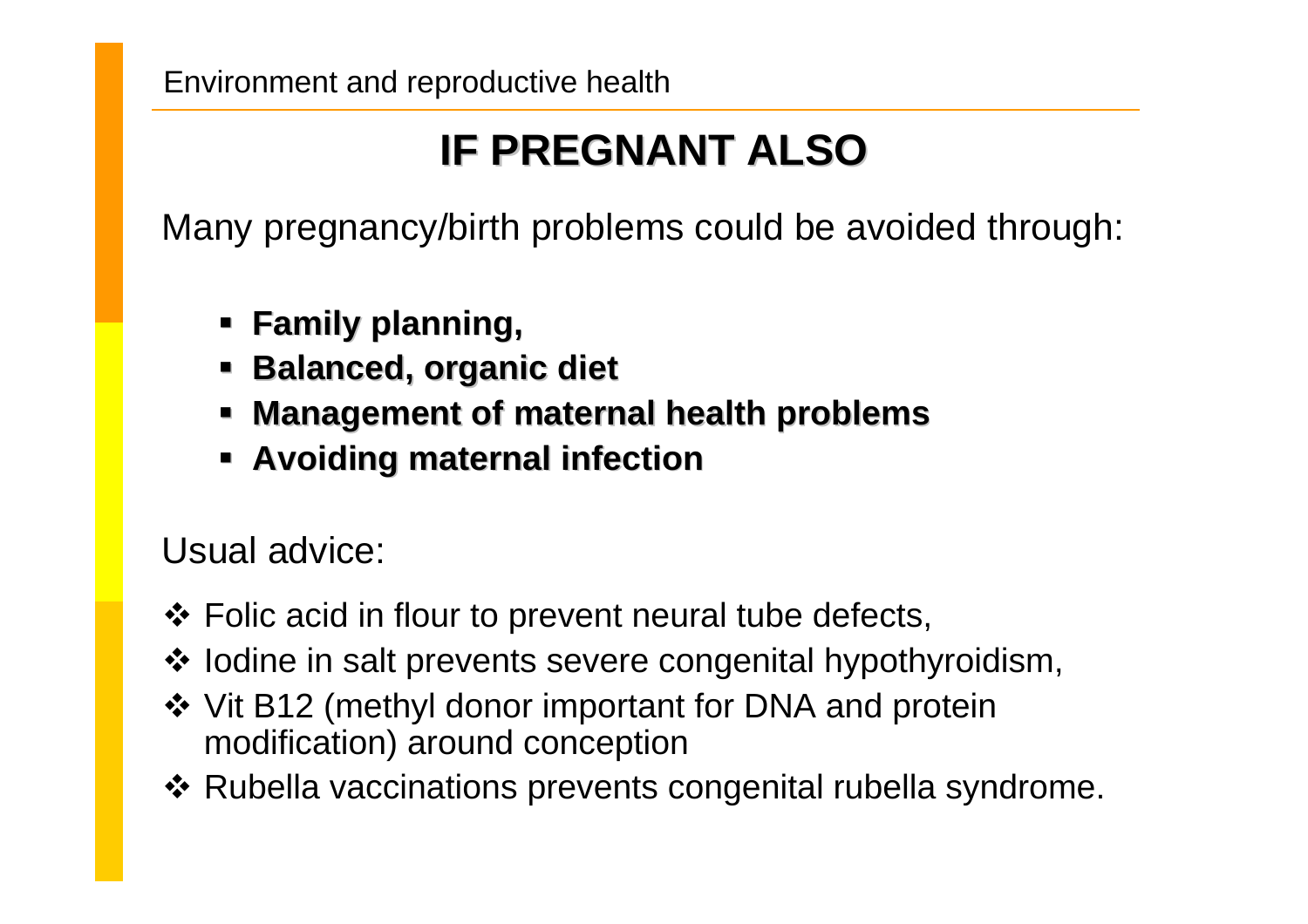## **RECOMMENDATIONS TO WORKING PARENTS RECOMMENDATIONS TO WORKING PARENTS**

- ❖ Recognize teratogens and learn about them.
- Ask for policies and procedures dealing with reproductive health to be established in your workplace
- Do not rely only on material safety data sheets and be careful of misleading risk research.
- Determine if potential teratogenic agents can be replaced with safer materials.
- ❖ Be cautious ... but not overly cautious.